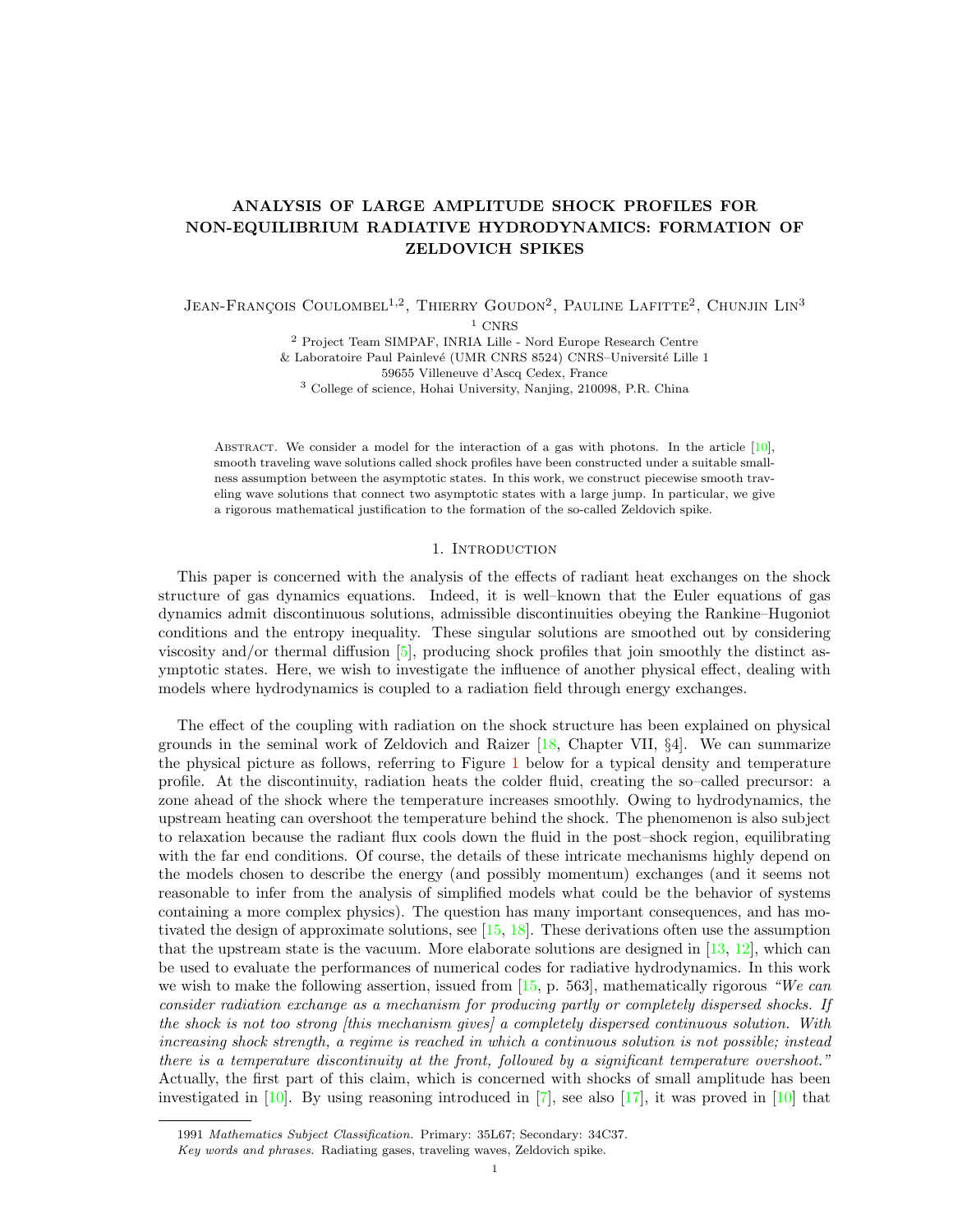the Euler system coupled to an elliptic equation for the radiation admits continuous shock profiles, when the strength of the shock is below a certain threshold, that depends on the equation of state. For this case, the temperature profile is monotone and does not exhibit any overshoot behind the shock. Moreover, the smaller the shock, the smoother the solution. The asymptotic stability of these profiles with respect to small perturbations is investigated in [\[11\]](#page-20-8). Further analysis of the problem can be found in  $[8, 16]$  $[8, 16]$ . Here we address the question of the behavior of the profile when the amplitude of the shock becomes large: we shall show the occurrence of discontinuous and non monotone temperature profiles. Owing to the design of specific shock–capturing methods, numerical evidence of both smooth and non-monotone profiles in radiative hydrodynamics is discussed in [\[3\]](#page-19-0).

To be more specific, we consider the following model:

<span id="page-1-0"></span>
$$
\begin{cases} \partial_t \rho + \partial_x (\rho u) = 0, \\ \partial_t (\rho u) + \partial_x (\rho u^2 + p) = 0, \\ \partial_t (\rho E) + \partial_x (\rho E u + p u) = \sigma_a (n - \sigma \theta^4), \\ -\frac{1}{\sigma_s} \partial_{xx} n = -\sigma_a (n - \sigma \theta^4). \end{cases} (1)
$$

The material is described as a single–species fluid: the evolution of the density  $\rho$ , the velocity u and the total energy  $E$  is governed by the non-relativistic Euler system. The coupling with the radiation field,  $n$  being the specific intensity of radiation, is treated with the non equilibrium diffusion approximation. Here and below  $\sigma$  stands for the Stefan-Boltzmann constant, and  $\sigma_a, \sigma_s$ are constants that measure the influence of absorption and scattering phenomena. With  $\theta$  the temperature of the fluid, the coupling term  $\sigma_a (n - \sigma \theta^4)$  describes the transfer of energy between the radiation and the material, due to emission and absorption processes. This system, which already appears in Zeldovich's discussion  $[18,$  sp. Eq.  $(7.40)$ – $(7.43)$ ], is certainly the simplest non equilibrium radiative hydrodynamics model. The scaling issues and the derivation of the diffusion approximation, starting from a kinetic equation for the photons distribution function, are presented e. g. in [\[2,](#page-19-1) [14,](#page-20-11) [6,](#page-20-12) [10\]](#page-20-0), where more complete hierarchies of equations can be found. Compared to more detailed models, we observe in particular that the radiative pressure is neglected in [\(1\)](#page-1-0), together with any relativistic corrections. It corresponds to the so–called "low energy density approximation" (because it corresponds to a regime where the typical radiative energy  $\sigma \theta_0^4$  is small compared to the typical material  $\rho_0 v_0^2$ , with  $v_0$  the sound speed). We point out that taking into account these additional terms is certainly harmful on the structure of the shock profiles (see Remark [1](#page-3-1) below). The pressure  $p$  of the fluid is assumed to satisfy the polytropic perfect gas law

<span id="page-1-2"></span>
$$
p = (\gamma - 1)\,\rho\,e = R\,\rho\,\theta\,,\tag{2}
$$

where e is the specific internal energy,  $\gamma > 1$  is the adiabatic constant and  $R > 0$  is the perfect gas constant. Eventually, the specific total energy  $E$  in [\(1\)](#page-1-0) is the sum of the specific internal energy and of the kinetic energy, that is

$$
E=e+\frac{u^2}{2}
$$

.

System [\(1\)](#page-1-0) is supplemented with the entropy inequality

<span id="page-1-1"></span>
$$
\partial_t(\rho s) + \partial_x(\rho s u) \ge \frac{\sigma_a (n - \sigma \theta^4)}{\theta}, \qquad (3)
$$

where  $s$  is the specific entropy, which is defined by the law of thermodynamics

$$
\theta \, \mathrm{d}s = \mathrm{d}e + p \, \mathrm{d} \frac{1}{\rho} \, .
$$

Let us observe that  $(3)$  holds with an equality sign in regions where the solution is smooth. However we shall consider here some solutions to [\(1\)](#page-1-0) that are only piecewise smooth and for which the entropy balance law [\(3\)](#page-1-1) holds as a strict inequality. We recall that the inequality in [\(3\)](#page-1-1) is determined by the vanishing viscosity principle as in classical gas dynamics. We refer for instance to  $[4]$  for some discussions on this topic, see  $\left[2, 14\right]$  in the context of radiating gases.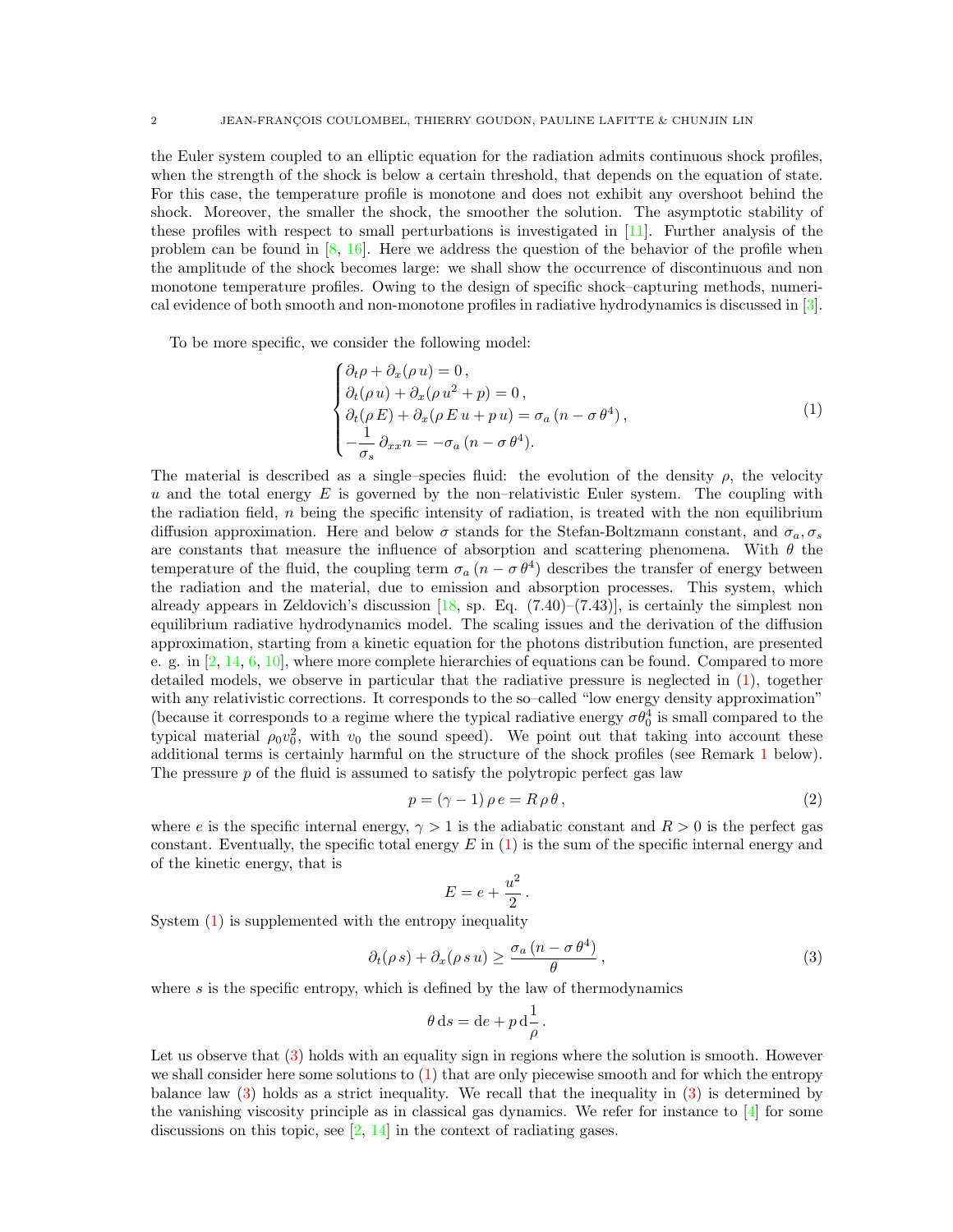depending on the physical constants of the problem, which governs the threshold. We also show that the analysis of traveling wave solutions for [\(1\)](#page-1-0) leads to consider a certain non linear system of ODEs. Therefore, the construction of shock profiles can be reduced to the construction of heteroclinic solutions of the differential system. This is studied in Section [4.](#page-10-0)

#### 2. STATEMENT OF THE MAIN RESULT

<span id="page-2-0"></span>We are interested here in traveling wave solutions to  $(1)$ ,  $(3)$  that only depend on the real variable  $\xi = x - ct$ , where c is a given velocity, and that connect some asymptotic states at  $\pm \infty$ , where material is at radiative equilibrium. We first define two classes of piecewise smooth functions with discontinuity of the first kind.

**Definition 1** (Piecewise smooth functions). We let  $\mathbb{E}_1$  denote the set of functions  $f : \mathbb{R} \to \mathbb{R}$  such that  $f \in C^1(\mathbb{R} \setminus \{0\})$ , and f as well as its first derivative f' have finite limits at  $0^+$  and  $0^-$ .

We let  $\mathbb{E}_2$  denote the set of functions  $f \in \mathbb{E}_1$  such that f', which is well-defined on  $\mathbb{R} \setminus \{0\}$ , also belongs to  $\mathbb{E}_1$ .

Admissible traveling waves for [\(1\)](#page-1-0) are defined as follows.

<span id="page-2-1"></span>**Definition 2** (Admissible traveling waves). Let  $(\rho_\ell, u_\ell, p_\ell), (\rho_r, u_r, p_r) \in \mathbb{R}^3$  with  $\rho_\ell, \rho_r, p_\ell, p_r > 0$ be two given states and let  $c \in \mathbb{R}$  be a velocity. We shall say that  $\xi \mapsto (\rho, u, p)(\xi) \in (\mathbb{E}_2)^3$  defines an admissible traveling wave solution to [\(1\)](#page-1-0) connecting  $(\rho_\ell, u_\ell, p_\ell)$  and  $(\rho_r, u_r, p_r)$  with velocity c if the following conditions hold:

- $\lim_{\xi \to -\infty} (\rho, u, p)(\xi) = (\rho_{\ell}, u_{\ell}, p_{\ell}), \lim_{\xi \to +\infty} (\rho, u, p)(\xi) = (\rho_r, u_r, p_r),$
- inf<sub>R</sub> $\pm \rho > 0$ , inf<sub>R</sub> $\pm p > 0$ ,
- for all  $\varphi \in C^1(\mathbb{R})$  with compact support, there holds:

$$
\int_{\mathbb{R}} (u(\xi) - c) \rho(\xi) \varphi'(\xi) d\xi = 0,\n\int_{\mathbb{R}} ((u(\xi) - c) \rho(\xi) u(\xi) + p(\xi)) \varphi'(\xi) d\xi = 0,\n\int_{\mathbb{R}} ((u(\xi) - c) \rho(\xi) E(\xi) + p(\xi) u(\xi)) \varphi'(\xi) d\xi + \int_{\mathbb{R}} \sigma_a (n(\xi) - \sigma \theta(\xi)^4) \varphi(\xi) d\xi = 0,
$$

where the function n is given by

<span id="page-2-2"></span>
$$
\forall \xi \in \mathbb{R}, \quad n(\xi) := \frac{\sqrt{\sigma_a \sigma_s}}{2} \int_{\mathbb{R}} \exp\left(-\sqrt{\sigma_a \sigma_s} |\xi - \eta|\right) \sigma \theta(\eta)^4 d\eta, \tag{4}
$$

• for all nonnegative  $\varphi \in C^1(\mathbb{R})$  with compact support, there holds:

$$
\int_{\mathbb{R}} \left( u(\xi) - c \right) \rho(\xi) \, s(\xi) \, \varphi'(\xi) \, \mathrm{d}\xi + \int_{\mathbb{R}} \frac{\sigma_a \left( n(\xi) - \sigma \, \theta(\xi)^4 \right)}{\theta(\xi)} \, \varphi(\xi) \, \mathrm{d}\xi \le 0 \, .
$$

An admissible traveling wave solution is called a shock profile if furthermore the function

$$
\begin{cases} (\rho_{\ell}, u_{\ell}, p_{\ell}), & \text{if } x < ct, \\ (\rho_r, u_r, p_r), & \text{if } x > ct, \end{cases}
$$

is an entropic shock wave for the Euler equations.

Let us just make a few comments before stating our main result. First of all, functions in  $\mathbb{E}_2$  that have finite limits at  $\pm\infty$  are necessarily bounded. The restrictions inf<sub>R</sub> $\pm \rho > 0$  and inf<sub>R</sub> $\pm p > 0$  in Definition [2](#page-2-1) ensure that the temperature  $\theta = p/(R \rho)$  is well-defined, belongs to  $\mathbb{E}_2$ , and is bounded from below by some positive constant. (This property excludes the close to vacuum solutions studied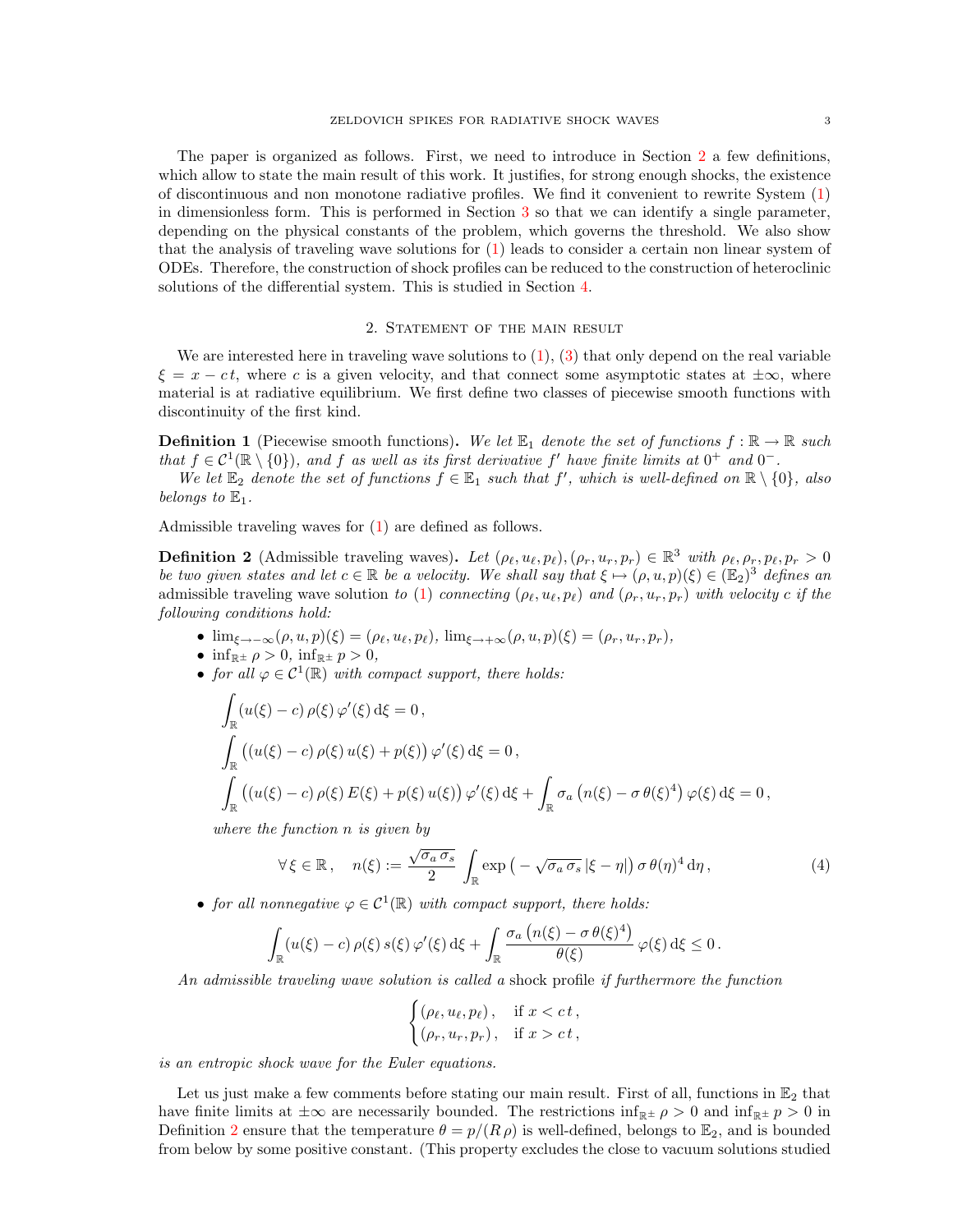in [\[18,](#page-20-2) eq. (7.44) & (7.45)].) In particular, we can then define the energy density n of photons as the unique solution in  $\mathcal{S}'(\mathbb{R})$  to the elliptic equation

$$
n - \frac{1}{\sigma_a \, \sigma_s} \, \partial_{\xi \xi} n = \sigma \, \theta^4 \, .
$$

The solution n to the latter equation is given by the convolution formula  $(4)$  in Definition [2.](#page-2-1) The definition of n and the bound from below for  $\theta$  make the entropy inequality in Definition [2](#page-2-1) meaningful in the sense that all integrals involve only integrable functions. Eventually, if the traveling wave solution  $(\rho, u, p)$  is smooth, that is when  $\rho, u, p$  are continuous at 0, the entropy inequality in Definition [2](#page-2-1) becomes an equality that follows from algebraic manipulations. This is the reason why the entropy inequality never appeared in the previous work  $[10]$  since the results in  $[10]$  only dealt with smooth traveling waves.

Let us now state our main result.

<span id="page-3-3"></span>**Theorem 1.** Let  $\gamma \in ]1, 5/3[$ , and let  $(\rho_{\ell}, u_{\ell}, p_{\ell}) \in \mathbb{R}^3$  with  $\rho_{\ell}, p_{\ell} > 0$ . Assume moreover that the following condition is satisfied:

<span id="page-3-2"></span>
$$
\frac{\sigma_a \,\sigma^2}{\sigma_s \,R} \,\frac{\theta_\ell^7}{p_\ell^2} > \frac{\gamma + 1}{24 \, (\gamma - 1)^2} \,. \tag{5}
$$

Then there exists a constant  $M > 0$  such that for all states  $(\rho_r, u_r, p_r, c) \in \mathbb{R}^4$  satisfying the following conditions:

• the function

$$
\begin{cases} (\rho_{\ell}, u_{\ell}, p_{\ell}), & \text{if } x < ct, \\ (\rho_r, u_r, p_r), & \text{if } x > ct, \end{cases}
$$

is an entropic 1−shock wave for the Euler equations,

•  $\|(\rho_r, u_r, p_r) - (\rho_\ell, u_\ell, p_\ell)\| \ge M,$ 

there exists a shock profile solution to [\(1\)](#page-1-0) that connects  $(\rho_\ell, u_\ell, p_\ell)$  to  $(\rho_r, u_r, p_r)$  with velocity c, and  $\rho, u, p, \theta$  are all discontinuous at 0. Moreover, the density profile  $\rho$ , the velocity profile u and the pressure profile p are monotone, while the temperature profile  $\theta = \frac{p}{R\rho}$  is increasing on  $\mathbb{R}^$ and decreasing on  $\mathbb{R}^+$ . In particular, the maximum of  $\theta$  on  $\mathbb R$  is attained at  $0^+$ , and there holds  $\theta(0^-) < \theta_r$ .



<span id="page-3-0"></span>Figure 1. Left: typical density profile. Right: typical temperature profile.

<span id="page-3-1"></span>The definition of 1−shock wave is recalled in Section [3.2](#page-6-0) below. We refer to Figure [1](#page-3-0) for a schematic representation of the density and temperature profiles. The peak of  $\theta$  at  $0^+$  is the so-called Zeldovich spike [\[18\]](#page-20-2). Note also that the maximal temperature of the precursor  $\theta(0^-)$  always remains smaller than  $\theta_r$ . According to the terminology introduced in [\[18\]](#page-20-2), the profiles we are obtaining are thus always subcritical. We believe that the restrictions on  $\gamma$  and [\(5\)](#page-3-2) in Theorem [1](#page-3-3) are probably not optimal, but they give a good control of the behavior of a solution to a system of ordinary differential equations. Meanwhile, it is not clear that the result of Theorem [1](#page-3-3) should hold for all value of  $\gamma$ .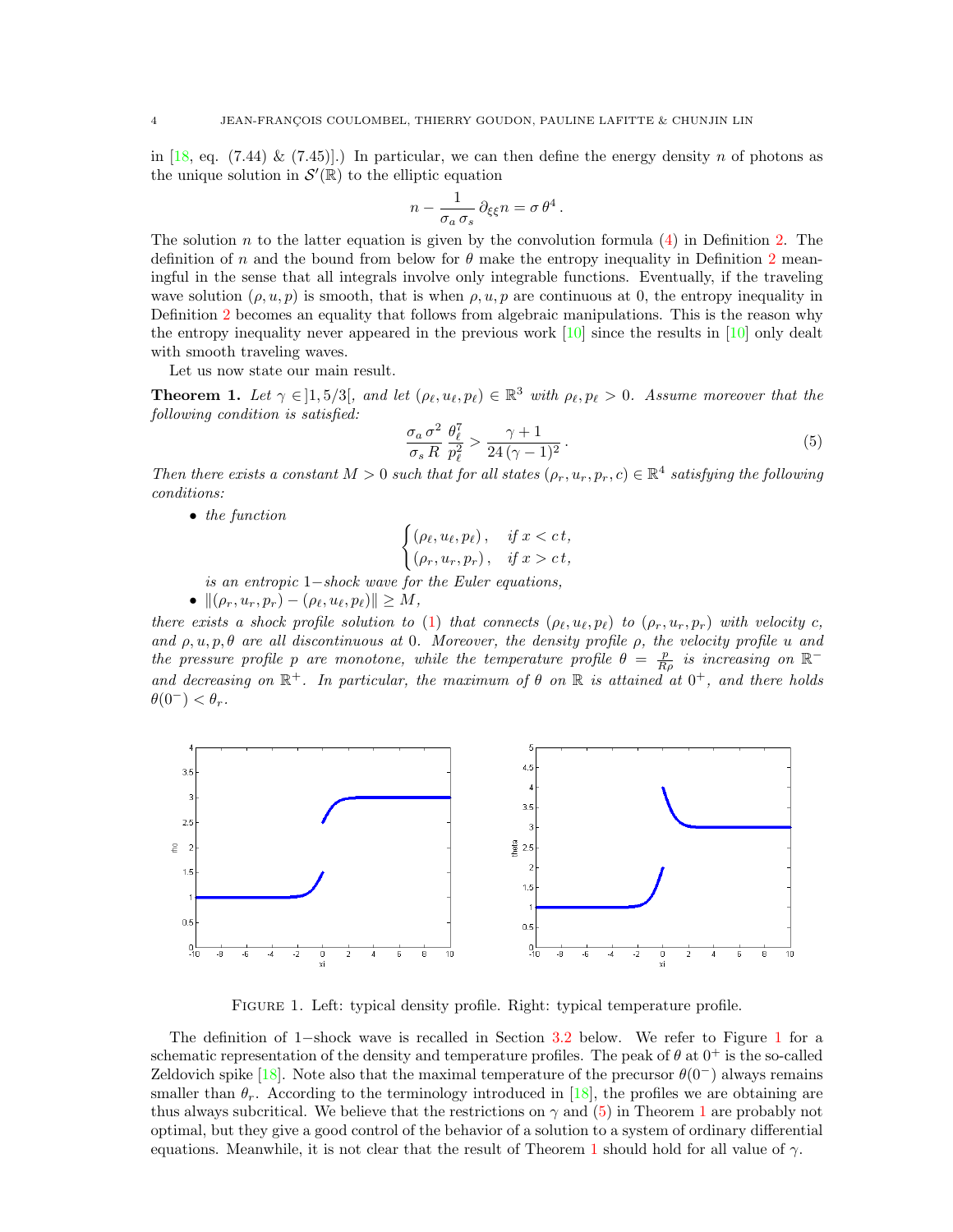Remark 1. For extremely strong shocks the model [\(1\)](#page-1-0) becomes questionable because the underlying assumptions of the low energy density approximation do not apply to such a situation. It it likely that taking into account the radiative pressure in the momentum equation, its influence in the energy equation, as well as relativistic corrections, can restore the continuity of the profile. The analysis of the system which incorporates those terms is beyond the scope of the present work; instead we refer to the arguments developed in  $[15, p. 563 \& pp. 579 \text{ ff.}]$  $[15, p. 563 \& pp. 579 \text{ ff.}]$  and  $[18, \text{Chapter VII}, \S18]$  $[18, \text{Chapter VII}, \S18]$ , and more recently to the discussion in [\[12\]](#page-20-5).

## 3. Preliminary reductions

<span id="page-4-5"></span><span id="page-4-0"></span>3.1. The equations in dimensionless form. In order to simplify the calculations below, we first reduce Equations [\(1\)](#page-1-0) to a dimensionless form. To do so, we consider a fixed density  $\rho_0 > 0$  and a fixed pressure  $p_0 > 0$ . We also introduce the constants

$$
u_0 := \sqrt{\frac{p_0}{\rho_0}}, \quad \theta_0 := \frac{p_0}{R \rho_0}, \quad n_0 := \sigma \theta_0^4.
$$

The new unknowns are

$$
\widetilde{\rho}:=\frac{\rho}{\rho_0}\,,\quad \widetilde{u}:=\frac{u}{u_0}\,,\quad \widetilde{p}:=\frac{p}{p_0}\,,\quad \widetilde{\theta}:=\frac{\theta}{\theta_0}\,,\quad \widetilde{n}:=\frac{n}{n_0}\,.
$$

Observing that the third equation in [\(1\)](#page-1-0) reads

$$
\partial_t \left( \frac{p}{\gamma - 1} + \frac{1}{2} \rho u^2 \right) + \partial_x \left( \frac{\gamma p u}{\gamma - 1} + \frac{1}{2} \rho u^3 \right) = \sigma_a \left( n - \sigma \theta^4 \right),
$$

we find that  $(1)$  equivalently reads

<span id="page-4-1"></span>
$$
\begin{cases}\n\partial_t \widetilde{\rho} + u_0 \partial_x (\widetilde{\rho} \widetilde{u}) = 0, \\
\partial_t (\widetilde{\rho} \widetilde{u}) + u_0 \partial_x (\widetilde{\rho} \widetilde{u}^2 + \widetilde{p}) = 0, \\
\partial_t \left( \frac{\widetilde{p}}{\gamma - 1} + \frac{1}{2} \widetilde{\rho} \widetilde{u}^2 \right) + u_0 \partial_x \left( \frac{\gamma \widetilde{p} \widetilde{u}}{\gamma - 1} + \frac{1}{2} \widetilde{\rho} \widetilde{u}^3 \right) = \frac{\sigma_a \sigma \theta_0^4}{p_0} (\widetilde{n} - \widetilde{\theta}^4), \\
-\frac{1}{\sigma_a \sigma_s} \partial_{xx} \widetilde{n} = -(\widetilde{n} - \widetilde{\theta}^4).\n\end{cases} \tag{6}
$$

We now introduce the characteristic length and time

$$
x_0 := \frac{1}{\sqrt{\sigma_a \sigma_s}}, \quad t_0 := \frac{x_0}{u_0}.
$$

In the rescaled space and time variables

$$
y:=\frac{x}{x_0}\,,\quad \tau:=\frac{t}{t_0}\,,
$$

the system [\(6\)](#page-4-1) reads

<span id="page-4-2"></span>
$$
\begin{cases}\n\partial_{\tau}\widetilde{\rho} + \partial_{y}(\widetilde{\rho}\,\widetilde{u}) = 0, \\
\partial_{\tau}(\widetilde{\rho}\,\widetilde{u}) + \partial_{y}(\widetilde{\rho}\,\widetilde{u}^{2} + \widetilde{p}) = 0, \\
\partial_{\tau}\left(\frac{\widetilde{p}}{\gamma - 1} + \frac{1}{2}\widetilde{\rho}\,\widetilde{u}^{2}\right) + \partial_{y}\left(\frac{\gamma\,\widetilde{p}\,\widetilde{u}}{\gamma - 1} + \frac{1}{2}\widetilde{\rho}\,\widetilde{u}^{3}\right) = \frac{\sigma_{a}\,\sigma\,\theta_{0}^{4}\,t_{0}}{p_{0}}\left(\widetilde{n} - \widetilde{\theta}^{4}\right), \\
-\partial_{yy}\widetilde{n} = -(\widetilde{n} - \widetilde{\theta}^{4}).\n\end{cases} (7)
$$

The new constitutive relations for the fluid are

<span id="page-4-3"></span>
$$
\widetilde{p} = (\gamma - 1) \widetilde{\rho} \widetilde{e} = \widetilde{\rho} \widetilde{\theta}, \quad \widetilde{E} = \widetilde{e} + \frac{\widetilde{u}^2}{2}.
$$
\n(8)

In other words, we have reduced to the case  $R = \sigma = \sigma_a \sigma_s = 1$  in [\(2\)](#page-1-2). There is only one remaining dimensionless parameter in [\(7\)](#page-4-2), which we define as

<span id="page-4-4"></span>
$$
\alpha := \left(\frac{\sigma_a \,\sigma \,\theta_0^4 \, t_0}{p_0}\right)^2 \,. \tag{9}
$$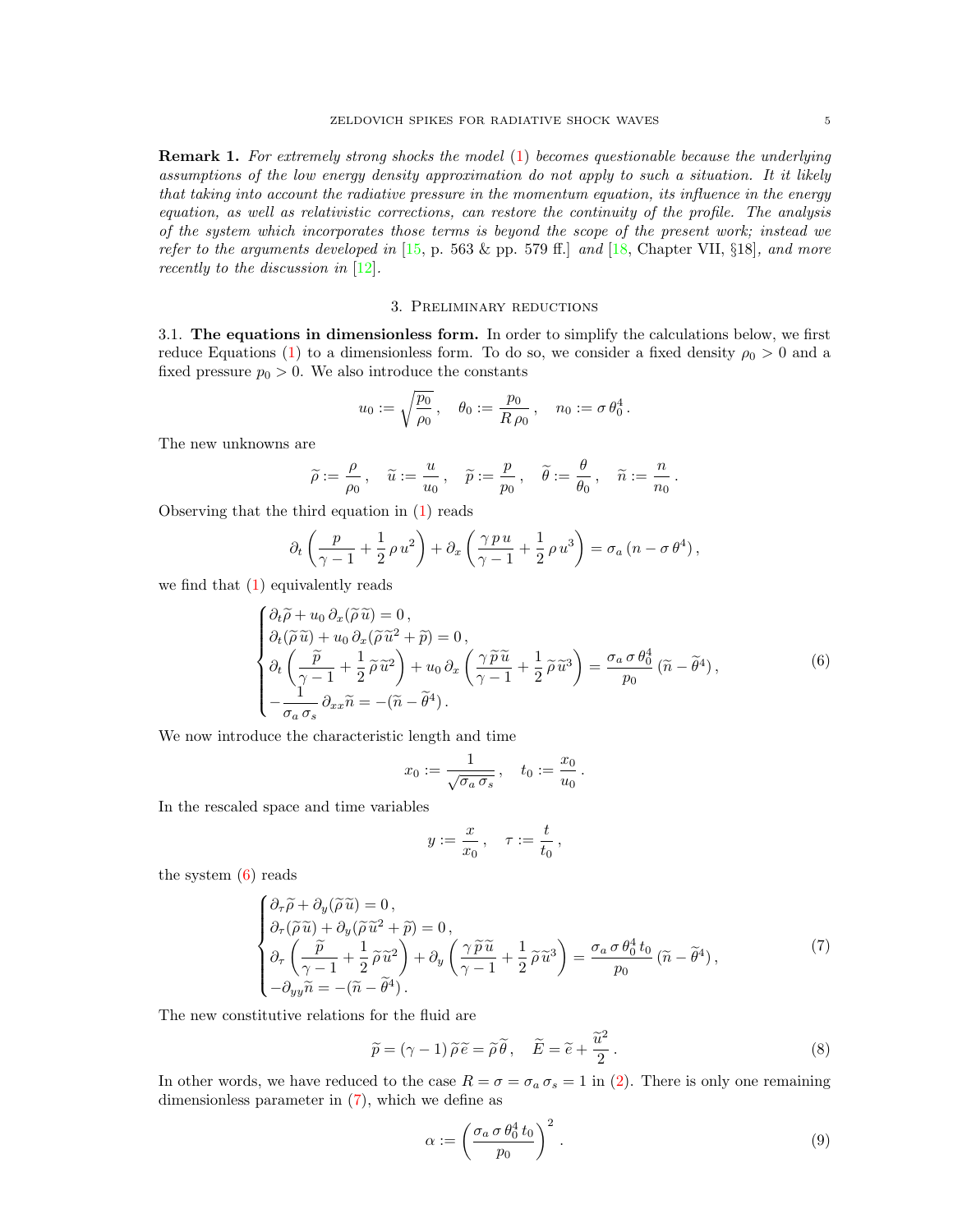The entropy inequality [\(3\)](#page-1-1) is reduced to

<span id="page-5-0"></span>
$$
\partial_{\tau}(\widetilde{\rho}\,\widetilde{s}) + \partial_{y}(\widetilde{\rho}\,\widetilde{s}\,\widetilde{u}) \ge \frac{\sigma_{a}\,\sigma\,\theta_{0}^{4}\,t_{0}}{p_{0}}\,\frac{\widetilde{n} - \widetilde{\theta}^{4}}{\widetilde{\theta}},\tag{10}
$$

.

by introducing the rescaled entropy  $\tilde{s} := s/R$  that satisfies

$$
\widetilde{\theta}\,\mathrm{d}\widetilde{s} = \mathrm{d}\widetilde{e} + \widetilde{p}\,\mathrm{d}\frac{1}{\widetilde{\rho}}
$$

Eventually, we observe that the choice of the constants  $\rho_0$  and  $p_0$  is completely arbitrary. For instance, in view of Theorem [1,](#page-3-3) we can choose  $\rho_0 := \rho_\ell$  and  $p_0 := p_\ell$ . Let us observe that the corresponding temperature  $\theta_0$  coincides with  $\theta_\ell$  but  $u_0$  does not necessarily coincide with  $u_\ell$  (in particular because  $u_0$  is positive while  $u_\ell$  has no reason to be positive). We adopt this convention from now on for  $\rho_0$  and  $p_0$ .

The notion of admissible traveling wave solution for  $(7)$ ,  $(10)$  is entirely analogous to Definition The notion of admissible traveling wave solution for (*i*), (10) is entriery analogous to Demntron [2.](#page-2-1) Up to rescaling the new time and space variables  $\tau$ , y by the dimensionless factor  $\sqrt{\alpha}$ , we have the following Definition.

<span id="page-5-1"></span>**Definition 3** (Admissible traveling waves for the dimensionless system). Let  $(\tilde{\rho}_\ell, \tilde{u}_\ell, \tilde{p}_\ell), (\tilde{\rho}_r, \tilde{u}_r, \tilde{p}_r) \in$  $\mathbb{R}^3$  with  $\widetilde{\rho}_\ell, \widetilde{\rho}_r, \widetilde{p}_\ell, \widetilde{p}_r > 0$  be two given states and let  $\widetilde{c} \in \mathbb{R}$ . We shall say that  $\widetilde{\xi} \mapsto (\widetilde{\rho}, \widetilde{u}, \widetilde{p})(\xi) \in (\mathbb{E}_2)^3$ <br>defines an admissible traveling surve solution to defines an admissible traveling wave solution to [\(7\)](#page-4-2) connecting  $(\tilde{\rho}_\ell, \tilde{u}_\ell, \tilde{\rho}_\ell)$  and  $(\tilde{\rho}_r, \tilde{u}_r, \tilde{\rho}_r)$  with velocity  $\tilde{c}$  if the following conditions hold:

- $\lim_{\xi \to -\infty} (\tilde{\rho}, \tilde{u}, \tilde{p})(\xi) = (\tilde{\rho}_{\ell}, \tilde{u}_{\ell}, \tilde{p}_{\ell}), \lim_{\xi \to +\infty} (\tilde{\rho}, \tilde{u}, \tilde{p})(\xi) = (\tilde{\rho}_{r}, \tilde{u}_{r}, \tilde{p}_{r}),$
- $\inf_{\mathbb{R}^{\pm}} \tilde{\rho} > 0$ ,  $\inf_{\mathbb{R}^{\pm}} \tilde{p} > 0$ ,
- for all  $\varphi \in C^1(\mathbb{R})$  with compact support, there holds:

$$
\int_{\mathbb{R}} (\widetilde{u}(\xi) - \widetilde{c}) \widetilde{\rho}(\xi) \varphi'(\xi) d\xi = 0,
$$
\n
$$
\int_{\mathbb{R}} ((\widetilde{u}(\xi) - \widetilde{c}) \widetilde{\rho}(\xi) \widetilde{u}(\xi) + \widetilde{p}(\xi)) \varphi'(\xi) d\xi = 0,
$$
\n
$$
\int_{\mathbb{R}} ((\widetilde{u}(\xi) - \widetilde{c}) \widetilde{\rho}(\xi) \widetilde{E}(\xi) + \widetilde{p}(\xi) \widetilde{u}(\xi)) \varphi'(\xi) d\xi + \int_{\mathbb{R}} (\widetilde{n}(\xi) - \widetilde{\theta}(\xi)^4) \varphi(\xi) d\xi = 0,
$$

where the function  $\tilde{n}$  is given by

$$
\widetilde{n}(\xi) := \frac{1}{2\sqrt{\alpha}} \int_{\mathbb{R}} \exp\left(-\frac{|\xi - \eta|}{\sqrt{\alpha}}\right) \widetilde{\theta}(\eta)^4 d\eta,
$$

• for all nonnegative  $\varphi \in C^1(\mathbb{R})$  with compact support, there holds:

$$
\int_{\mathbb{R}} (\widetilde{u}(\xi) - \widetilde{c}) \, \widetilde{\rho}(\xi) \, \widetilde{s}(\xi) \, \varphi'(\xi) \, \mathrm{d}\xi + \int_{\mathbb{R}} \frac{\widetilde{n}(\xi) - \widetilde{\theta}(\xi)^4}{\widetilde{\theta}(\xi)} \, \varphi(\xi) \, \mathrm{d}\xi \le 0 \, .
$$

An admissible traveling wave solution is called a shock profile if furthermore the function

$$
\begin{cases} (\widetilde{\rho}_{\ell},\widetilde{u}_{\ell},\widetilde{p}_{\ell}), & \text{if } y < \widetilde{c}\,\tau, \\ (\widetilde{\rho}_{r},\widetilde{u}_{r},\widetilde{p}_{r}), & \text{if } y > \widetilde{c}\,\tau, \end{cases}
$$

is an entropic shock wave for the Euler equations in dimensionless form.

Given a shock profile  $(\tilde{\rho}, \tilde{u}, \tilde{p}) \in \mathbb{E}_2^3$  in the sense of Definition [3,](#page-5-1) the corresponding weak solution  $(7)$  is  $(\tilde{\rho}, \tilde{u}, \tilde{p}) \left( \tilde{\rho}(u - \tilde{\rho}\tau) \right)$ to [\(7\)](#page-4-2) is  $(\tilde{\rho}, \tilde{u}, \tilde{p})(\sqrt{\alpha}(y - \tilde{c}\tau))$ .<br>Continuous construction as the construction of  $\alpha$ .

<span id="page-5-2"></span>Of course, constructing a shock profile for the dimensionless equations  $(7)$  is entirely equivalent to constructing a shock profile for the original equations  $(1)$  since the transformation from  $(1)$  to  $(7)$ can be performed in either way. With our convention for  $\rho_0$  and  $p_0$  above, we are therefore reduced to constructing a shock profile for the dimensionless system [\(7\)](#page-4-2), [\(8\)](#page-4-3) with  $\tilde{\rho}_{\ell} = \tilde{p}_{\ell} = 1$ . In this case, we observe that the constant  $\alpha$  in [\(9\)](#page-4-4) coincides with the parameter on the left-hand side of condition [\(5\)](#page-3-2) in Theorem [1.](#page-3-3) We can thus equivalently rephrase Theorem [1](#page-3-3) as follows.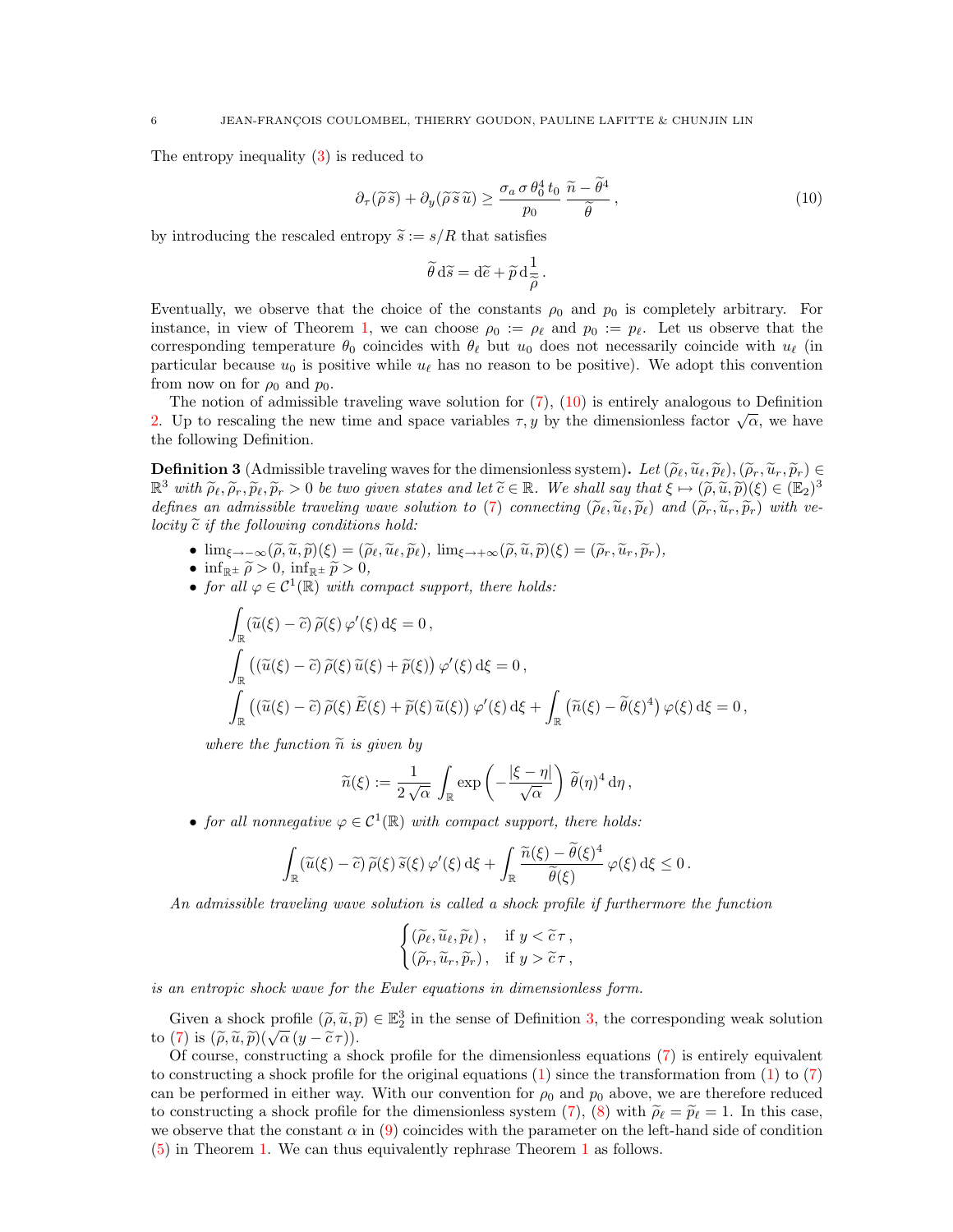**Theorem 2.** Let  $\gamma \in ]1, 5/3[$ ,  $\alpha > 0$ , and let  $(\tilde{\rho}_{\ell}, \tilde{u}_{\ell}, \tilde{p}_{\ell}) \in \mathbb{R}^3$  with  $\tilde{\rho}_{\ell} = \tilde{p}_{\ell} = 1$ . Assume moreover that the following condition is satisfied:

<span id="page-6-4"></span>
$$
\alpha > \frac{\gamma + 1}{24 \left(\gamma - 1\right)^2} \,. \tag{11}
$$

Then there exists a constant  $\widetilde{M} > 0$  such that for all states  $(\widetilde{\rho}_r, \widetilde{u}_r, \widetilde{p}_r, \widetilde{c}) \in \mathbb{R}^4$  satisfying

• the function

$$
\begin{cases} (\widetilde{\rho}_{\ell},\widetilde{u}_{\ell},\widetilde{p}_{\ell}),& \text{if } y < \widetilde{c}\,\tau, \\ (\widetilde{\rho}_{r},\widetilde{u}_{r},\widetilde{p}_{r}), & \text{if } y > \widetilde{c}\,\tau, \end{cases}
$$

is an entropic 1−shock wave for the Euler equations in dimensionless form,

•  $\|(\widetilde{\rho}_r, \widetilde{u}_r, \widetilde{p}_r) - (\widetilde{\rho}_\ell, \widetilde{u}_\ell, \widetilde{p}_\ell)\| \geq M,$ 

there exists a shock profile solution to [\(7\)](#page-4-2) that connects  $(\tilde{\rho}_{\ell}, \tilde{u}_{\ell}, \tilde{p}_{\ell})$  to  $(\tilde{\rho}_r, \tilde{u}_r, \tilde{p}_r)$  with velocity  $\tilde{c}$ , and  $\tilde{\rho}, \tilde{u}, \tilde{p}$  are all discontinuous at 0. Moreover, the density profile  $\tilde{\rho}$ , the velocity profile  $\tilde{u}$  and the pressure profile  $\widetilde{p}$  are monotone, while the temperature profile  $\widetilde{\theta}$  is increasing on  $\mathbb{R}^-$  and decreasing on  $\mathbb{R}^+$ . In particular, the maximum of  $\widetilde{\theta}$  on  $\mathbb{R}$  is atteined at  $0^+$ , and measu  $\mathbb{R}^+$ . In particular, the maximum of  $\widetilde{\theta}$  on  $\mathbb R$  is attained at  $0^+$ , and moreover there holds  $\widetilde{\theta}(0^-) < \widetilde{\theta}_r$ .

<span id="page-6-0"></span>3.2. Parameterization of the shock curves. We consider the Euler equations in dimensionless form that we have just derived in Paragraph [3.1.](#page-4-5) Dropping the tildas for convenience, we thus consider the system of conservation laws

<span id="page-6-1"></span>
$$
\begin{cases} \partial_{\tau}\rho + \partial_{y}(\rho u) = 0, \\ \partial_{\tau}(\rho u) + \partial_{y}(\rho u^{2} + p) = 0, \\ \partial_{\tau}(\rho E) + \partial_{y}(\rho E u + p u) = 0, \end{cases}
$$
\n(12)

with the constitutive relations

$$
p = (\gamma - 1) \rho e = \rho \theta, \quad E = e + \frac{u^2}{2}.
$$

The system  $(12)$  is supplemented with the entropy inequality

<span id="page-6-2"></span>
$$
\partial_{\tau}(\rho s) + \partial_{y}(\rho s u) \ge 0, \qquad (13)
$$

where s denotes the entropy that satisfies

$$
\theta ds = de + p d \frac{1}{\rho}.
$$

An entropic shock wave is a piecewise smooth solution

<span id="page-6-3"></span>
$$
(\rho, u, p) = \begin{cases} (\rho_{\ell}, u_{\ell}, p_{\ell}), & \text{if } y < c\,\tau, \\ (\rho_r, u_r, p_r), & \text{if } y > c\,\tau, \end{cases}
$$
\n
$$
(14)
$$

that satisfies  $(12)$  in the sense of distributions as well as the entropy inequality  $(13)$ . The velocity c of the shock should also be distinct from the characteristic velocities of the Euler equations on either side of the shock (noncharacteristic discontinuity). Following Lax  $[9]$ , we shall say that  $(14)$ is a 1-shock if the inequalities

$$
u_r - \sqrt{\frac{\gamma p_r}{\rho_r}} < c < u_r \,, \quad c < u_\ell - \sqrt{\frac{\gamma p_\ell}{\rho_\ell}} \,,
$$

hold, and we shall say that  $(14)$  is a 3-shock if the inequalities

$$
u_r + \sqrt{\frac{\gamma p_r}{\rho_r}} < c, \quad u_\ell < c < u_\ell + \sqrt{\frac{\gamma p_\ell}{\rho_\ell}},
$$

hold.

We recall that for polytropic perfect gases, a piecewise smooth noncharacteristic solution to  $(12)$  of the form  $(14)$  satisfies the entropy inequality  $(13)$  if and only if it satisfies either the 1shock inequalities or the 3-shock inequalities. In other words, the entropy admissibility criterion is equivalent to Lax shock inequalities. We refer to  $[1]$ , chapter 13 for a general overview of admissibility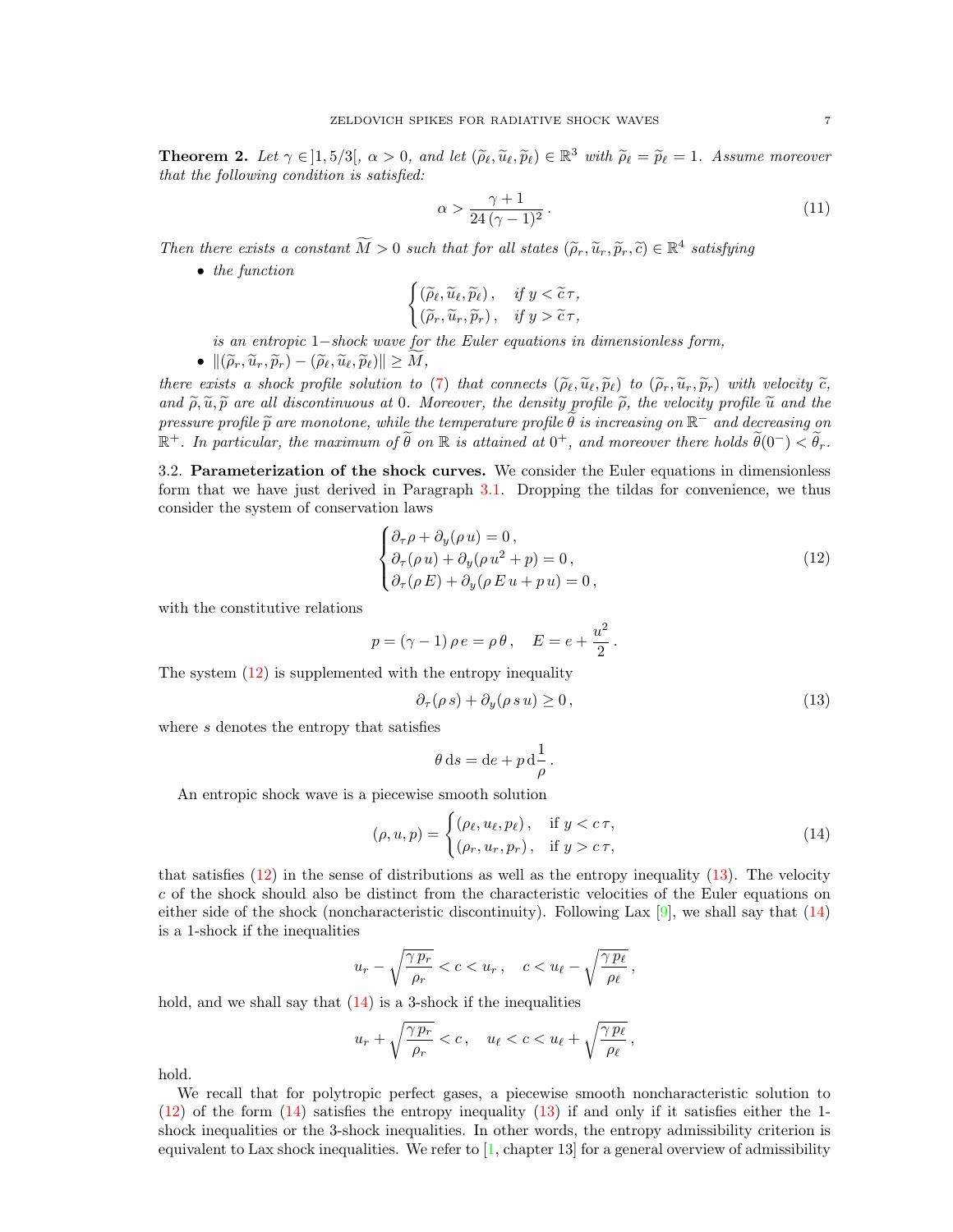criteria for shock waves and for further references. The following Lemma follows from the analysis of [\[1,](#page-19-3) chapter 13], see also [\[4\]](#page-19-2) for similar discussions.

<span id="page-7-0"></span>**Lemma 1.** Let  $(\rho_\ell, u_\ell, p_\ell) \in \mathbb{R}^3$  with  $\rho_\ell = p_\ell = 1$ . Then the set of vectors  $(\rho_r, u_r, p_r, c) \in \mathbb{R}^4$  such that [\(14\)](#page-6-3) defines a 1-shock is a smooth curve that can be parameterized by  $p_r \in ]1, +\infty[$ . For each of these 1-shocks, we can define the quantities

$$
\mathbf{j} := u_{\ell} - c = \rho_r (u_r - c), \quad \mathbf{C} := u_{\ell} - c + \frac{1}{\mathbf{j}} = u_r - c + \frac{p_r}{\mathbf{j}}, \quad \mathbf{a} := \frac{u_{\ell} - u_r}{2}.
$$

When the parameter  $p_r$  tends to  $+\infty$ , the following asymptotic expansions hold:

$$
\rho_r = \frac{1}{\mu} - \frac{1 - \mu^2}{\mu^2 p_r} + O(p_r^{-2}), \quad \mu := \frac{\gamma - 1}{\gamma + 1} \in ]0, 1[,
$$
  
\n
$$
\mathbf{j} = \sqrt{\frac{p_r}{1 - \mu}} \left( 1 + \frac{\mu}{2 p_r} + O(p_r^{-2}) \right),
$$
  
\n
$$
\mathbf{C} = \sqrt{\frac{p_r}{1 - \mu}} \left( 1 + \frac{2 - \mu}{2 p_r} + O(p_r^{-2}) \right),
$$
  
\n
$$
2 \mathbf{a} = \sqrt{(1 - \mu) p_r} \left( 1 - \frac{2 + \mu}{2 p_r} + O(p_r^{-2}) \right).
$$

*Proof of Lemma [1.](#page-7-0)* We briefly sketch the argument (see  $\begin{bmatrix} 1 \\ 1 \end{bmatrix}$ , chapter 13.4] for more details). The function [\(14\)](#page-6-3) is a weak solution to the Euler equations [\(12\)](#page-6-1) if and only if the Rankine-Hugoniot jump conditions hold. For noncharacteristic discontinuities, the Rankine-Hugoniot jump conditions yield the well-known relation

$$
e_r - e_{\ell} + \frac{p_r + p_{\ell}}{2} \left( \frac{1}{\rho_r} - \frac{1}{\rho_{\ell}} \right) = 0.
$$

Using the constitutive relation  $p = (\gamma - 1) \rho e$ , we end up with

$$
\rho_r = \rho_\ell \frac{p_r + \mu p_\ell}{\mu p_r + p_\ell}, \quad \mu := \frac{\gamma - 1}{\gamma + 1}.
$$

The asymptotic expansion of  $\rho_r$  follows immediately. The expansion of j follows from the relation<sup>[1](#page-7-1)</sup>

$$
\mathbf{j} = \sqrt{\frac{p_r - p_\ell}{\rho_r - \rho_\ell} \rho_r \rho_\ell}.
$$

The end of the proof of Lemma [1](#page-7-0) follows from some elementary computations.  $\Box$ 

The (positive) quantity  $p_r - 1$  gives a measure of the shock amplitude. When  $p_r$  is close to 1,  $(\rho_r, u_r, p_r)$  is close to  $(\rho_\ell, u_\ell, p_\ell)$  and the velocity c is close to the characteristic velocity  $u_\ell - \sqrt{\gamma p_\ell/\rho_\ell}$ . For large shocks, that is when  $p_r$  tends to  $+\infty$ , all the quantities j, C, a behave like  $\sqrt{p_r}$ , and the velocity c tends to  $-\infty$ . We also observe that the velocity  $u_r$  varies monotonically along the shock curve, and therefore the quantity a determines the shock in a unique way. The asymptotic expansions of Lemma [1](#page-7-0) will be used in Section [4](#page-10-0) to solve the traveling wave equation that we shall derive in the following paragraph.

From now on, we consider a fixed left state  $(\rho_\ell, u_\ell, p_\ell) \in \mathbb{R}^3$  with  $\rho_\ell = p_\ell = 1$ , and a 1-shock wave of the form [\(14\)](#page-6-3). The analysis for 3-shocks is entirely equivalent. The expression "for large enough amplitude" means "when  $p_r$  is sufficiently large" or equivalently "when **a** is sufficiently large". Since we restrict to 1-shocks, all constants **j**, **C**, **a** are positive.

3.3. The traveling wave equation and the jump conditions. To study the shock profiles, we use the constants defined in Lemma [1](#page-7-0) above and introduce the following system of differential equations

<span id="page-7-2"></span>
$$
\begin{cases} V' = W, \\ V W' = -W^2 - f(V) W + \frac{1}{2\alpha} (V^2 - \mathbf{a}^2), \end{cases}
$$
 (15)

<span id="page-7-1"></span><sup>&</sup>lt;sup>1</sup>We recall that the mass flux j across the discontinuity is positive for a 1-shock and negative for a 3-shock.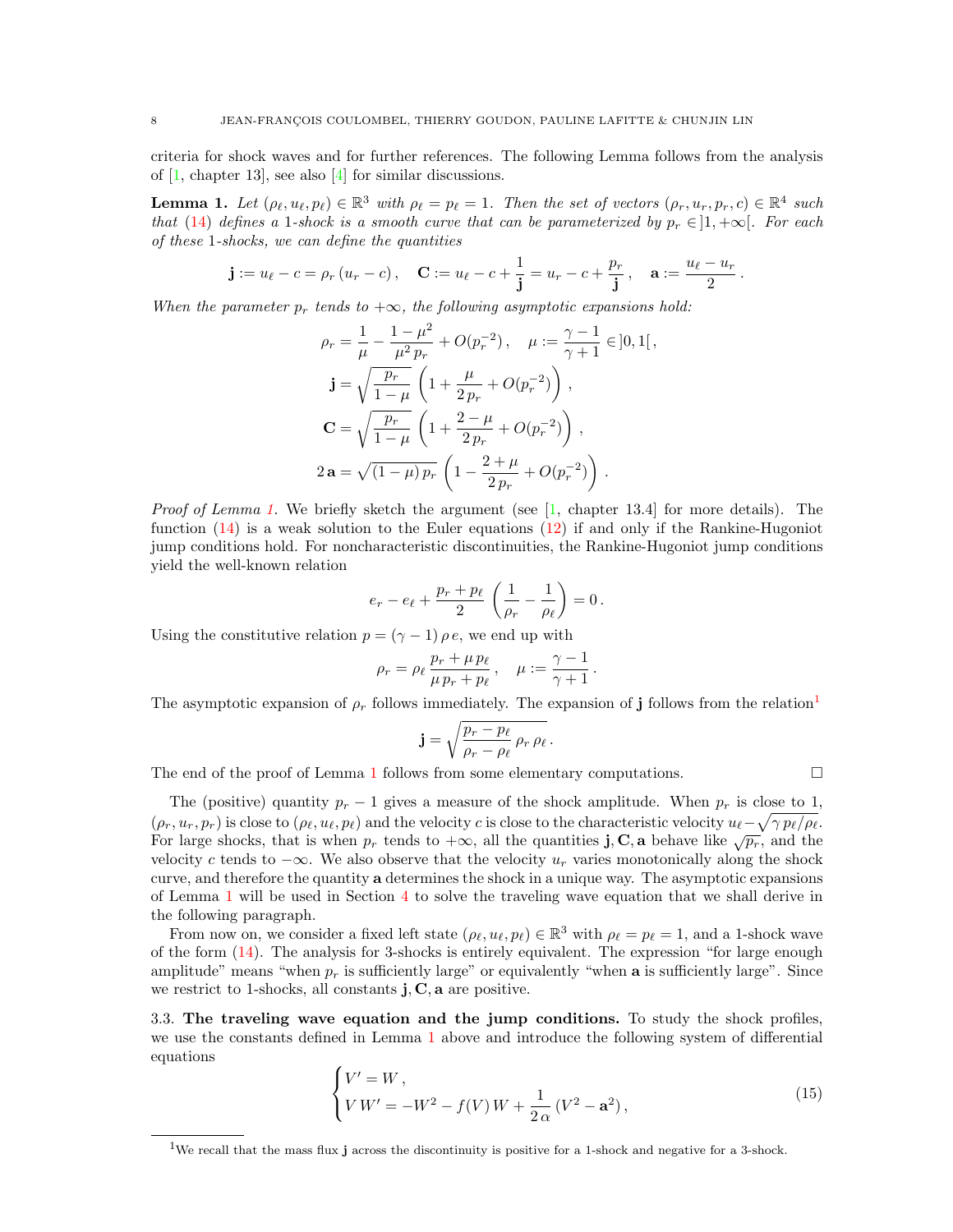where the function  $f$  is defined as

<span id="page-8-1"></span>
$$
f(V) := \frac{4\,\mu}{\mathbf{j}} \left(\frac{\mathbf{C}}{\gamma + 1} - V\right)^3 \left(V + \frac{\gamma \mathbf{C}}{\gamma + 1}\right)^3 (2V + \mu \mathbf{C}),\tag{16}
$$

and  $\mu$  is defined in Lemma [1.](#page-7-0) (It will be convenient from time to time to use the parameter  $\mu$ instead of  $\gamma$  in order to simplify some expressions.) The function f depends on the shock wave [\(14\)](#page-6-3) through the constants j and C. This is in sharp contrast with the situation in [\[17,](#page-20-7) [7\]](#page-20-6) where the system to be solved corresponds to [\(15\)](#page-7-2) with  $f \equiv 1$  and  $\alpha = 1$ . We shall see below that the behavior of the function f induces some technical difficulties for the construction of shock profiles, and that it completely destroys the symmetry arguments used in [\[7\]](#page-20-6). In the meantime, it is precisely this lack of symmetry that makes the occurrence of Zeldovich spikes possible as we shall also see below. The goal of this paragraph is to show the following result.

<span id="page-8-0"></span>**Proposition 1.** Let  $(14)$  define a 1-shock wave for the Euler equations in dimensionless form. Then there exists a shock profile solution to [\(7\)](#page-4-2) connecting  $(\rho_\ell, u_\ell, p_\ell)$  to  $(\rho_r, u_r, p_r)$  with velocity c and with a monotone velocity profile u, if and only if there exists  $(V, W) \in \mathbb{E}_2 \times \mathbb{E}_1$  that satisfy

- (i)  $(V, W)$  satisfies the differential equation [\(15\)](#page-7-2) on  $\mathbb{R} \setminus \{0\}$ ,
- (ii) W takes negative values,

(iii) 
$$
\lim_{-\infty} (V, W) = (\mathbf{a}, 0), \lim_{+\infty} (V, W) = (-\mathbf{a}, 0),
$$

(iv)  $V(0^-) \geq 0$ ,  $V(0^+) = -V(0^-)$ , and

$$
\frac{\mathbf{j}}{\mu} \left( V(0^+) W(0^+) - V(0^-) W(0^-) \right) = \left( \frac{\mathbf{C}}{\gamma + 1} - V(0^+) \right)^4 \left( V(0^+) + \frac{\gamma \mathbf{C}}{\gamma + 1} \right)^4 - \left( \frac{\mathbf{C}}{\gamma + 1} - V(0^-) \right)^4 \left( V(0^-) + \frac{\gamma \mathbf{C}}{\gamma + 1} \right)^4.
$$

Proof of Proposition [1.](#page-8-0) Let us first assume that there exists a shock profile solution to [\(7\)](#page-4-2) that connects  $(\rho_\ell, u_\ell, p_\ell)$  to  $(\rho_r, u_r, p_r)$  with velocity c. Then if we define the shifted velocity  $U := u-c \in$  $\mathbb{E}_2$ , we find that the derivative (in the sense of distributions) of both  $\rho U$  and  $\rho U^2 + p$  vanishes. This means that these piecewise smooth functions are constant, and examining the limit at  $\pm \infty$ , we obtain the relations

$$
\forall \xi \in \mathbb{R} \setminus \{0\}, \quad \rho(\xi) = \frac{\mathbf{j}}{U(\xi)}, \quad \theta(\xi) = (\mathbf{C} - U(\xi)) U(\xi).
$$

Now we observe that  $\theta \in \mathbb{E}_2$  is bounded, so the photons energy density n given in Definition [3](#page-5-1) by the convolution formula is a  $\mathcal{C}^1$  function and satisfies

$$
\forall \xi \in \mathbb{R}, \quad n'(\xi) = -\frac{1}{2\alpha} \int_{\mathbb{R}} \text{sgn} \left( \xi - \eta \right) \exp \left( -\frac{|\xi - \eta|}{\sqrt{\alpha}} \right) \theta(\eta)^4 d\eta,
$$

where sgn denotes the sign function. Furthermore, n is twice continuously differentiable on  $\mathbb{R} \setminus \{0\}$ and  $n''$  has finite limits at  $0^{\pm}$ . Let us now define the radiative heat flux as

$$
q(\xi) := -\alpha n'(\xi) = \frac{1}{2} \int_{\mathbb{R}} \text{sgn} \, (\xi - \eta) \, \exp\left(-\frac{|\xi - \eta|}{\sqrt{\alpha}}\right) \, \theta(\eta)^4 \, \mathrm{d}\eta \,. \tag{17}
$$

Then q is continuous over R (as the convolution of a function in  $L^1$  by a function in  $L^{\infty}$ ), and q tends to 0 at  $\pm\infty$  (change variables  $\eta \to \xi - \eta$  and apply the dominated convergence Theorem). Furthermore, q satisfies the following relations where, from now on,  $\partial_{\xi}$  always denotes the derivative in the sense of distributions:

$$
n - \theta^4 = -\partial_{\xi} q \,, \quad q - \alpha \, \partial_{\xi} q = -\alpha \, \partial_{\xi} \theta^4 \,.
$$

We can thus rewrite the third relation in Definition [3](#page-5-1) as

$$
\int_{\mathbb{R}} \left( \mathbf{j} E(\xi) + p(\xi) u(\xi) + q(\xi) \right) \varphi'(\xi) d\xi = 0,
$$

meaning that the function  $j E + p u + q$  is constant over R. After a few simplifications, see [\[10\]](#page-20-0) for similar computations, we obtain that the radiative heat flux  $q$  satisfies

$$
\forall \xi \in \mathbb{R} \setminus \{0\}, \quad \frac{2\,\mu}{\mathbf{j}} q(\xi) = (U(\xi) - U_\ell) (U(\xi) - U_r).
$$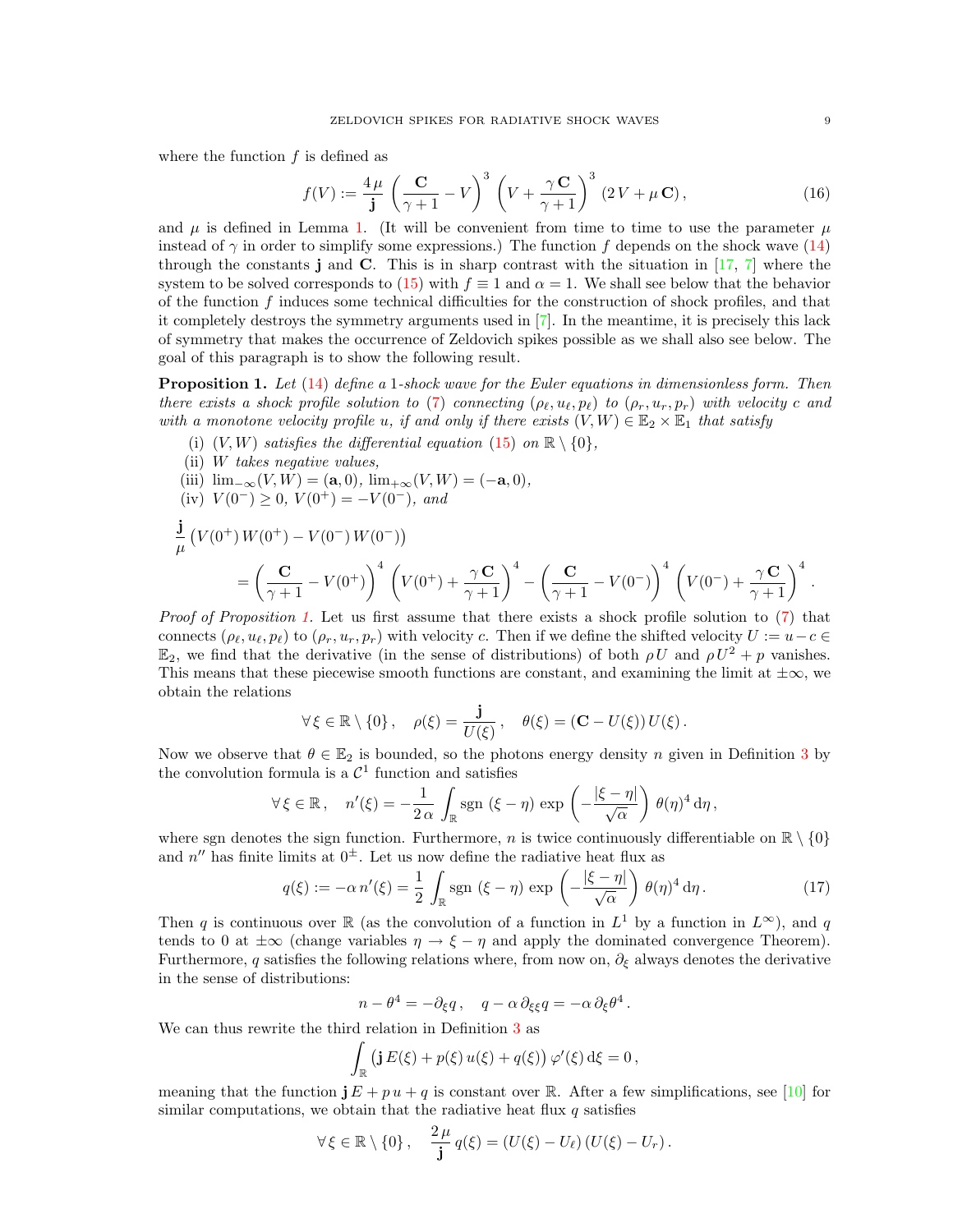Let us now introduce the shifted velocity

$$
V := U - \frac{U_{\ell} + U_r}{2}.
$$

Then we derive the relations

$$
\forall \xi \in \mathbb{R} \setminus \{0\}, \quad \frac{2\mu}{\mathbf{j}} q(\xi) = V(\xi)^2 - \mathbf{a}^2, \quad \theta(\xi) = \left(\frac{\mathbf{C}}{\gamma + 1} - V(\xi)\right) \left(V(\xi) + \frac{\gamma \mathbf{C}}{\gamma + 1}\right).
$$

Since we know that q is continuous at 0, we derive the relation  $V(0^+) = \pm V(0^-)$ . Furthermore, if we differentiate the latter expression of  $q$  twice in the sense of distributions, we obtain

$$
\frac{2\,\mu}{\mathbf{j}}\left(q-\alpha\,\partial_{\xi\xi}q\right)=V^2-\mathbf{a}^2-2\,\alpha\,(V'^2+VV'')-2\,\alpha\left(V(0^+)V'(0^+)-V(0^-)\,V'(0^-)\right)\delta\,,
$$

where ' stands for the classical derivative on  $\mathbb{R} \setminus \{0\}$  and  $\delta$  denotes the Dirac mass at 0. It remains to equate the latter expression with

$$
\frac{2\,\mu}{\mathbf{j}}\left(q-\alpha\,\partial_{\xi\xi}q\right)=-\frac{2\,\mu\,\alpha}{\mathbf{j}}\,\partial_{\xi}\theta^4=-\frac{8\,\mu\,\alpha}{\mathbf{j}}\,\theta^3\,\theta'-\frac{2\,\mu\,\alpha}{\mathbf{j}}\left(\theta(0^+)^4-\theta(0^-)^4\right)\delta\,,
$$

and the result of Proposition [1](#page-8-0) almost follows. The only thing left to prove is that  $V(0^-)$  should be nonnegative while  $V(0^+)$  should be nonpositive. This last fact is obtained by considering the entropy inequality in Definition [3.](#page-5-1) Integrating by parts on  $\mathbb{R}^-$  and  $\mathbb{R}^+$  (recall that we consider profiles with only one possible discontinuity of the first kind at 0), we obtain the inequality  $\mathbf{j}(s(0^+) - s(0^-)) \geq 0$ . There are two possible cases. Either V is continuous at 0 and in this case, we can always perform a shift and set  $V(0) = 0$ . Otherwise, V is discontinuous at 0 and we have  $s(0^+) > s(0^-)$ . This implies that the states at  $0^-$  and  $0^+$  satisfy the Rankine-Hugoniot relations with the speed c as well as the entropy inequality. In particular, see [\[1,](#page-19-3) [4\]](#page-19-2),  $u(0^-)$  should be larger than  $u(0^+)$  and this implies  $V(0^-) > 0 > V(0^+) = -V(0^-).$ 

To complete the proof of Proposition [1,](#page-8-0) we now assume that  $(V, W) \in \mathbb{E}_2 \times \mathbb{E}_1$  is a solution to  $(15)$  on  $\mathbb{R} \setminus \{0\}$  that satisfies conditions (ii), (iii), (iv). We define the functions

<span id="page-9-0"></span>
$$
U := V + \frac{U_r + U_\ell}{2}, \quad u := U + c, \quad \rho := \frac{\mathbf{j}}{U}, \quad p := \mathbf{j}(\mathbf{C} - U), \tag{18}
$$

.

which all belong to  $\mathbb{E}_2$ . The function  $\rho$  is well-defined and is bounded from below by a positive constant. Indeed, V is bounded from below by  $-a$  so U is bounded from below by  $u_r - c > 0$ . In the same way, p is bounded from below by  $p_{\ell} > 0$  because p is monotone. Let us also define the radiative heat flux  $q$  by the formula

$$
\forall \xi \in \mathbb{R} \setminus \{0\}, \quad \frac{2\,\mu}{\mathbf{j}} q(\xi) = V(\xi)^2 - \mathbf{a}^2.
$$

Since  $V(0^+)^2 = V(0^-)^2$ , we obtain that  $q \in \mathbb{E}_2$  is continuous on R and tends to 0 at  $\pm \infty$ . Moreover, the definition of q and  $\theta$  as well as the jump conditions at 0 yield the relation

$$
q - \alpha \, \partial_{\xi\xi} q = -\alpha \, \partial_{\xi} \theta^4
$$

If we define the photons energy density  $n$  by the convolution formula of Definition [3,](#page-5-1) we obtain that q and  $-\alpha \partial_{\xi} n$  are two temperate distributions that satisfy the same elliptic equation with constant coefficients. This gives  $q = -\alpha \partial_{\xi} n$ , and therefore  $-\partial_{\xi} q = n - \theta^4$ . The relations in Definition [3](#page-5-1) that should be satisfied by an admissible traveling wave follow from the definition [\(18\)](#page-9-0) of the functions  $\rho, u, p.$  (We feel free to skip the details.)

In the following Section, we construct a piecewise smooth shock profile by analyzing the system of differential equations [\(15\)](#page-7-2). Our goal is to construct a "heteroclinic orbit" of [\(15\)](#page-7-2) that connects  $(a, 0)$  to  $(-a, 0)$  with an admissible jump at 0. The jump conditions are those given in Proposition [1.](#page-8-0) The analysis relies on three steps. We first construct the heteroclinic orbit on  $\mathbb{R}^-$ , then on  $\mathbb{R}^+$ , and in the end we try to match them at 0. In a final paragraph, we justify the monotonicity properties of the velocity, density, pressure and temperature profiles.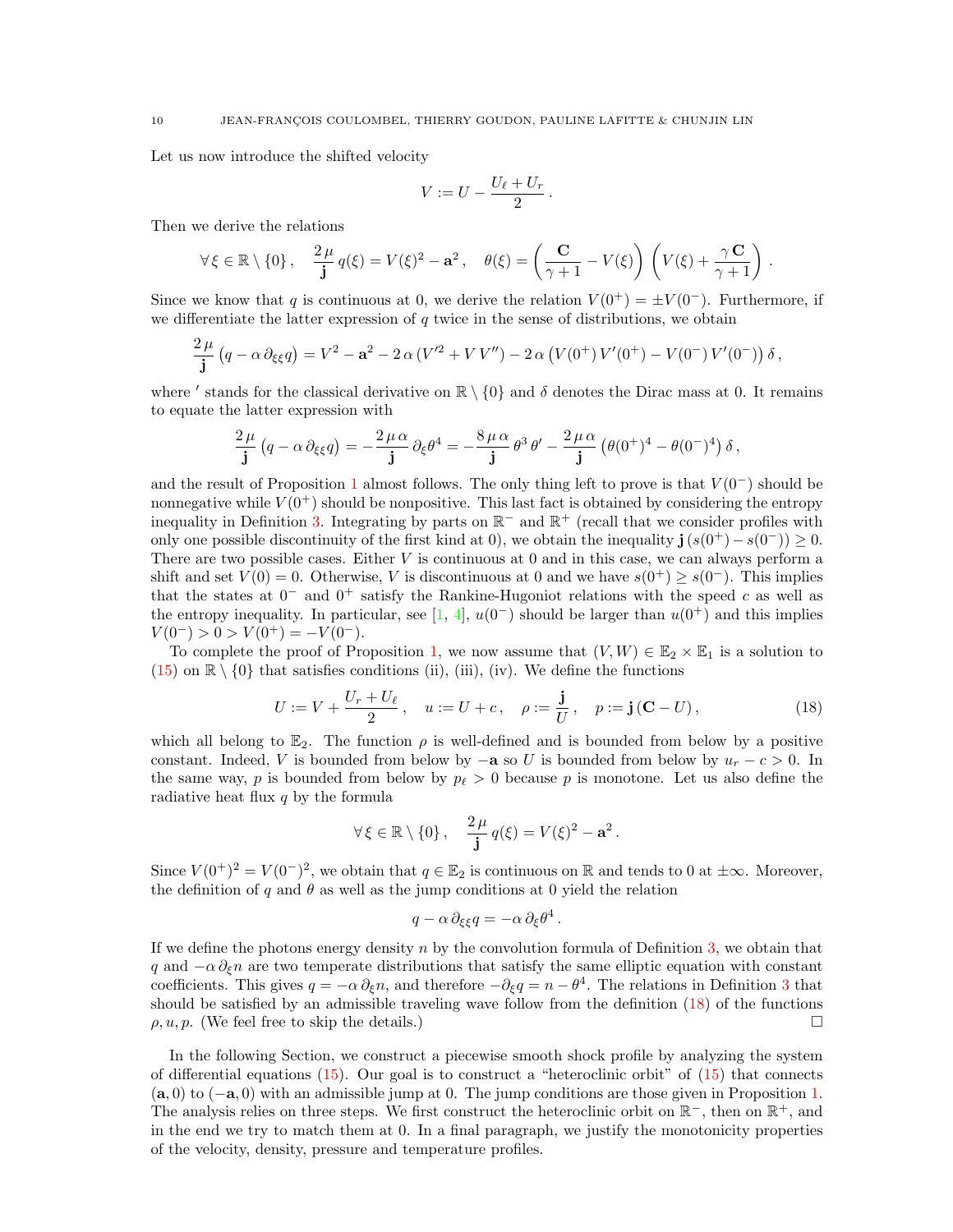<span id="page-10-0"></span>4.1. Construction of the heteroclinic orbit on  $\mathbb{R}^-$ . The first main task is to construct a solution to [\(15\)](#page-7-2) on  $\mathbb{R}^-$  that tends to  $(a, 0)$  at  $-\infty$ . We follow the method developed in [\[7\]](#page-20-6), which was already adapted to the system [\(15\)](#page-7-2) in [\[10\]](#page-20-0) in the case of weak shocks. More precisely, let us introduce the auxiliary system of ordinary differential equations:

<span id="page-10-1"></span>
$$
\begin{cases}\nV' = VW, \\
W' = -W^2 - f(V)W + \frac{1}{2\alpha}(V^2 - \mathbf{a}^2),\n\end{cases}
$$
\n(19)

where the function f is still defined by  $(16)$ . The transformation from  $(15)$  to  $(19)$  amounts to multiplying the vector field in the right-hand side of  $(15)$  by V. Our first main result for the modified system [\(19\)](#page-10-1) is the following.

<span id="page-10-2"></span>**Proposition 2.** Let  $\gamma \in [1, 5/3]$ , and let  $\alpha > 0$  satisfy [\(11\)](#page-6-4). Then for a shock wave of large enough amplitude, the following results hold:

(i)  $f(0)^2 > 2a^2/\alpha$  and we thus define the quantity

$$
W_0 := \frac{-f(0) + \sqrt{f(0)^2 - 2a^2/\alpha}}{2}.
$$

(ii) There exists a unique -up to a shift- solution  $(V_1, W_1)$  to [\(19\)](#page-10-1) that is defined on R and satisfies

$$
\lim_{\xi \to -\infty} (V_1, W_1)(\xi) = (\mathbf{a}, 0), \quad \lim_{\xi \to +\infty} (V_1, W_1)(\xi) = (0, W_0),
$$

where the convergence is exponential. Moreover  $V_1$  is a decreasing diffeomorphism, and  $-f(\mathbf{a})/2 < W_1 < 0.$ 

The proof of Proposition [2](#page-10-2) is based on a precise description of the phase portrait of  $(19)$  when the shock amplitude is large. The crucial point is to obtain a factorization of the second order polynomial in W that appears in  $(19)$ . Let us observe right now that Point  $(i)$  in Proposition [2](#page-10-2) is clear since, by using the asymptotic expansions of Lemma [1,](#page-7-0) we have

$$
f(0) \sim \kappa p_r^3
$$
,  $\mathbf{a}^2 \sim \kappa p_r$ ,

for large shocks. Here and from now on,  $\kappa$  denotes a generic positive constant. In particular,  $W_0 \sim -\kappa p_r^{-2}$ . Before proving point (ii) of Proposition [2,](#page-10-2) we establish a preliminary result.

<span id="page-10-3"></span>**Lemma 2.** Let  $\gamma \in [1, 5/3]$ , and let  $\alpha > 0$  satisfy [\(11\)](#page-6-4). If the shock amplitude is sufficiently large, then the polynomial

$$
W^{2} + f(V)W + \frac{1}{2\alpha} (a^{2} - V^{2}),
$$

evaluated at  $W = -f(\mathbf{a})/2$  takes negative values for all  $V \in [0, \mathbf{a}]$ .

Proof of Lemma [2.](#page-10-3) Using the asymptotic expansions of Lemma [1,](#page-7-0) we first compute the equivalent  $f(\mathbf{a}) \sim 4 \mu > 0$  for large shocks. In particular,  $f(\mathbf{a})$  is positive for large shocks. Therefore, we wish to show the inequality:

$$
\forall V \in [0, \mathbf{a}], \quad D(V) := f(V) - \frac{f(\mathbf{a})}{2} + \frac{1}{\alpha f(\mathbf{a})} (V^2 - \mathbf{a}^2) > 0.
$$

Using Lemma [1,](#page-7-0) we find  $D(0) \sim \kappa p_r^3 \gg 1$  and  $D(\mathbf{a}) = f(\mathbf{a})/2 \sim 2 \mu$  for large shocks. We are going to show that, for sufficiently large shocks,  $D$  has the following behavior:  $D$  is increasing on an interval [0, V] and is decreasing on the interval [V, a], where  $V \in ]0, a]$  depends on  $\gamma, \alpha$  and on the shock. This fact will imply that the minimum of D on the interval  $[0, a]$  is attained for  $V = a$  and this minimum is a positive value (close to  $2\mu$ ). The behavior of D follows from a lengthy, though elementary, analysis.

We introduce the rescaled variable

$$
X := \frac{\gamma + 1}{\mathbf{C}} V \in [0, X_{\max}], \quad X_{\max} := \frac{\gamma + 1}{\mathbf{C}} \mathbf{a},
$$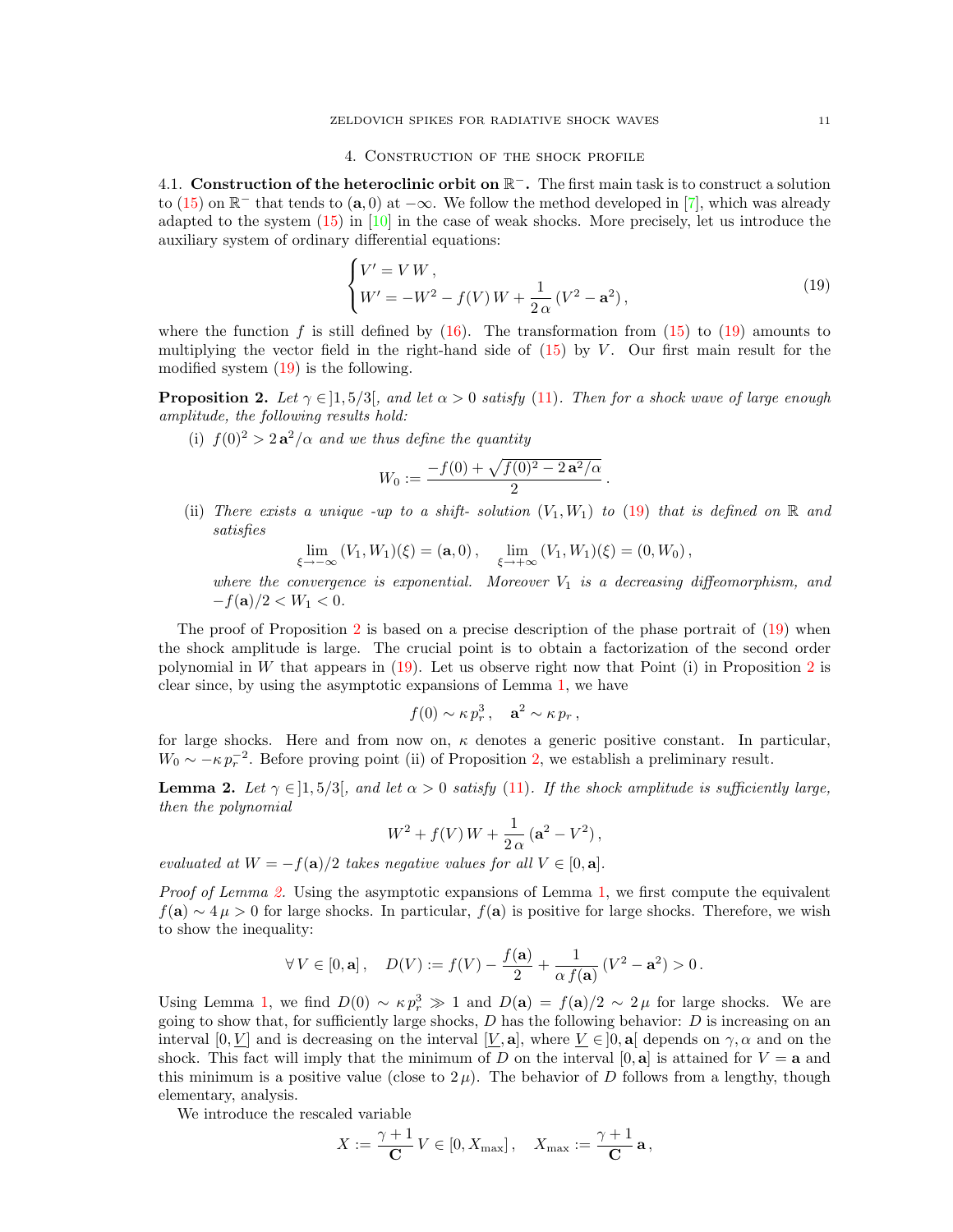and the shifted variable

$$
Y := X + \frac{\gamma - 1}{2} \in \left[\frac{\gamma - 1}{2}, Y_{\text{max}}\right], \quad Y_{\text{max}} := X_{\text{max}} + \frac{\gamma - 1}{2}.
$$

We compute

<span id="page-11-0"></span>
$$
D(V) = \frac{4 \,\mu \, \mathbf{C}^7}{(\gamma + 1)^7 \,\mathbf{j}} \, F(X) - \frac{f(\mathbf{a})}{2} + \frac{\mathbf{C}^2}{(\gamma + 1)^2 \,\alpha \, f(\mathbf{a})} \left(X^2 - X_{\text{max}}^2\right) =: D_1(X) \,,\tag{20}
$$

where we use the notation

<span id="page-11-1"></span>
$$
F(X) := (1 - X)^3 (X + \gamma)^3 (2X + \gamma - 1).
$$
 (21)

.

.

The expression of  $F$  simplifies with the introduction of the shifted variable  $Y$ , and we obtain

$$
F(X) = 2Y(\Gamma^2 - Y^2)^3 =: G(Y), \quad \Gamma := \frac{\gamma + 1}{2}
$$

Furthermore, the asymptotic expansions of Lemma [1](#page-7-0) give

$$
Y_{\text{max}} = \Gamma - \frac{2}{p_r} + O(p_r^{-2}),
$$

for large shocks. In particular,  $Y_{\text{max}} < \Gamma$  for large shocks. We are now going to prove that for sufficiently large shocks, and under the assumptions of Lemma [2,](#page-10-3) the polynomial function  $D_1$  defined in [\(20\)](#page-11-0) is increasing on an interval  $[0, X]$  and is decreasing on the interval  $[X, X_{\text{max}}]$ .

We compute

$$
\frac{(\gamma+1)^2}{2\mathbf{C}^2} D'_1(X) = \frac{2\,\mu\,\mathbf{C}^5}{(\gamma+1)^5} G'(Y) + \frac{1}{\alpha\,f(\mathbf{a})} X \,,
$$

$$
\frac{(\gamma+1)^2}{2\mathbf{C}^2} D''_1(X) = \frac{2\,\mu\,\mathbf{C}^5}{(\gamma+1)^5} G''(Y) + \frac{1}{\alpha\,f(\mathbf{a})} \,,
$$

$$
\frac{(\gamma+1)^2}{2\mathbf{C}^2} D'''_1(X) = \frac{2\,\mu\,\mathbf{C}^5}{(\gamma+1)^5} G'''(Y) \,,
$$

and

$$
G'(Y) = -2(Y^2 - \Gamma^2)^2 (7Y^2 - \Gamma^2), \qquad G''(Y) = 12Y(\Gamma^2 - Y^2)(7Y^2 - 3\Gamma^2),
$$
  

$$
G'''(Y) = -12(35Y^4 - 30\Gamma^2Y^2 + 3\Gamma^4).
$$

Now we examine the variations of the functions  $D''_1, D'_1, D_1$ .

• Let us first look at the sign of  $D_1'''(X)$ , or equivalently at the sign of  $G'''$ . We have

$$
G'''(Y) = -420 (Y - Y_1 \Gamma) (Y - Y_2 \Gamma) (Y + Y_1 \Gamma) (Y + Y_2 \Gamma),
$$

with

$$
Y_1 := \left(\frac{15 - 2\sqrt{30}}{35}\right)^{1/2}, \quad Y_2 := \left(\frac{15 + 2\sqrt{30}}{35}\right)^{1/2}
$$

The factors  $Y + Y_{1,2}$  Γ take positive values when Y belongs to the interval  $[(\gamma - 1)/2, Y_{\text{max}}]$ . Moreover, the factors  $Y - Y_{1,2} \Gamma$  are positive for  $Y = Y_{\text{max}}$  when the shock is sufficiently large (use  $Y_{\text{max}} \sim \Gamma$ ) and  $Y_1 < Y_2 < 1$ , and they are negative for  $Y = (\gamma - 1)/2$  (use  $\gamma \in ]1, 5/3[$  and  $1/3 < Y_1 < Y_2]$ ). It follows that for sufficiently large shocks,  $D_1'''(0)$  is negative,  $D_1'''(X_{\text{max}})$  is also negative, and  $D_1'''(0)$ has exactly two simple roots  $X_1 \leq X_2$  in the open interval  $]0, X_{\text{max}}[$ . These roots are given by

$$
X_1 := Y_1 \Gamma - \frac{\gamma - 1}{2}, \quad X_2 := Y_2 \Gamma - \frac{\gamma - 1}{2}.
$$

• For large shocks, the sign of  $D_1''(0)$  is the same as the sign of  $G''((\gamma - 1)/2)$  because the factor  $\mathbb{C}^5/\mathbf{j}$  tends to  $+\infty$  while  $f(\mathbf{a})$  tends to  $4\mu$ . For  $\gamma \in ]1,5/3[$ , we obtain that  $D''_1(0)$  is negative. Moreover,  $D_1''$  is decreasing on  $[0, X_1]$ , is increasing on  $[X_1, X_2]$  and is decreasing on  $[X_2, X_{\text{max}}]$ . Using Lemma [1,](#page-7-0) we find that  $D''_1(X_{\text{max}})$  is positive for large shocks. We deduce that  $D''_1$  has a unique root  $X_3 \in ]X_1, X_2[$  in the interval  $[0, X_{\text{max}}]$ , that  $D_1''$  takes negative values on  $[0, X_3[$  and that  $D_1''$  takes positive values on  $X_3, X_{\text{max}}$ .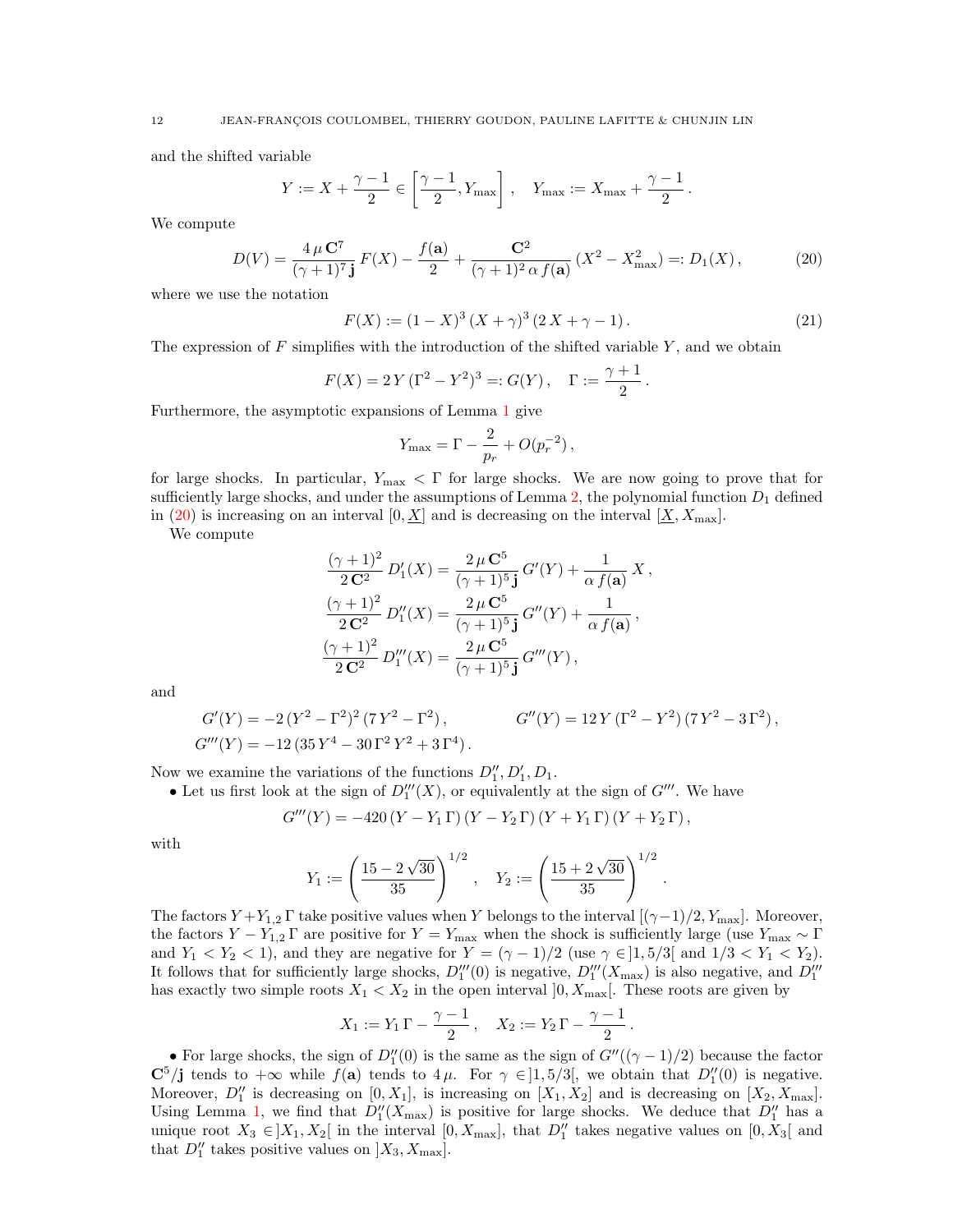

<span id="page-12-0"></span>FIGURE 2. Phase portrait of [\(19\)](#page-10-1) in the region  $V > 0$ ,  $W < 0$ . The dashed curve represents the nullcline of the second coordinate of the vector field in [\(19\)](#page-10-1).

• For large shocks,  $D'_1(0)$  is positive (use  $\gamma \in ]1, 5/3[$ ), while we compute

$$
\frac{(\gamma+1)^2 f(\mathbf{a})}{2\mathbf{C}^2} D_1'(X_{\max}) = \frac{1}{\alpha} - \frac{24(\gamma-1)^2}{\gamma+1} + O(p_r^{-1}).
$$

If [\(11\)](#page-6-4) is satisfied, we obtain  $D'_{1}(X_{\text{max}}) < 0$  for large shocks. Moreover,  $D'_{1}$  is decreasing on  $[0, X_{3}]$ and is increasing on  $[X_3, X_{\text{max}}]$  so  $D'_1$  has a unique root, which we call  $\underline{X}$ , in the interval  $[0, X_{\text{max}}]$ ,  $D'_1$  takes positive values on  $[0, \underline{X}]$  and  $D'_1$  takes negative values on  $[\underline{X}, X_{\text{max}}]$ . Consequently,  $D_1$  is first increasing on the interval  $[0, \underline{X}]$ , then it is decreasing on  $[\underline{X}, X_{\text{max}}]$ . As explained above, this fact is sufficient to prove that the minimum of D on the interval  $[0, a]$  is achieved for  $V = a$  when the amplitude of the shock is sufficiently large. The proof of Lemma [2](#page-10-3) is thus complete.  $\Box$ 

<span id="page-12-1"></span>Lemma [2](#page-10-3) immediately implies the following result.

**Lemma 3.** Let  $\gamma \in [1, 5/3]$ , and let  $\alpha > 0$  satisfy [\(11\)](#page-6-4). If the shock amplitude is sufficiently large, then there exist two  $\mathcal{C}^{\infty}$  functions  $\mathbb{W}_1, \mathbb{W}_2$  on  $[0, \mathbf{a}]$  that satisfy

$$
\forall V \in [0, \mathbf{a}], \quad W^2 + f(V)W + \frac{1}{2\alpha} (\mathbf{a}^2 - V^2) = (W - W_1(V))(W - W_2(V)),
$$
  

$$
W_2(V) < -\frac{f(\mathbf{a})}{2} < W_1(V) \le 0.
$$

In particular,  $\mathbb{W}_1$  and  $\mathbb{W}_2$  satisfy

$$
\mathbb{W}_1(0) = W_0 \sim -\kappa p_r^{-2}, \quad \mathbb{W}_2(0) \sim -\kappa p_r^3, \quad \mathbb{W}_1(\mathbf{a}) = 0, \quad \mathbb{W}_2(\mathbf{a}) = -f(\mathbf{a}),
$$

where  $W_0$  is defined in Proposition [2.](#page-10-2)

We refer to Figure [2](#page-12-0) for a representation of the graphs of  $\mathbb{W}_1$  and  $\mathbb{W}_2$ .

*Proof of Lemma [3.](#page-12-1)* Lemma [2](#page-10-3) directly implies that for all  $V \in [0, \mathbf{a}]$ , the discriminant of the polynomial (in  $W$ )

$$
W^{2} + f(V) W + \frac{1}{2 \alpha} (a^{2} - V^{2}),
$$

is positive. The existence of the roots  $\mathbb{W}_{1,2}(V)$  as well as the smooth dependance on V follows. The other properties are immediate (use Lemma [1](#page-7-0) for the asymptotic expansions).  $\Box$ 

Let us now turn to the proof of Proposition [2.](#page-10-2)

*Proof of Proposition [2.](#page-10-2)* Let us consider the differential equation  $(19)$ . The point  $(a, 0)$  is a saddle point because the Jacobian matrix of the vector field at this point equals

$$
\begin{pmatrix} 0 & \mathbf{a} \\ \mathbf{a}/\alpha & -f(\mathbf{a}) \end{pmatrix}.
$$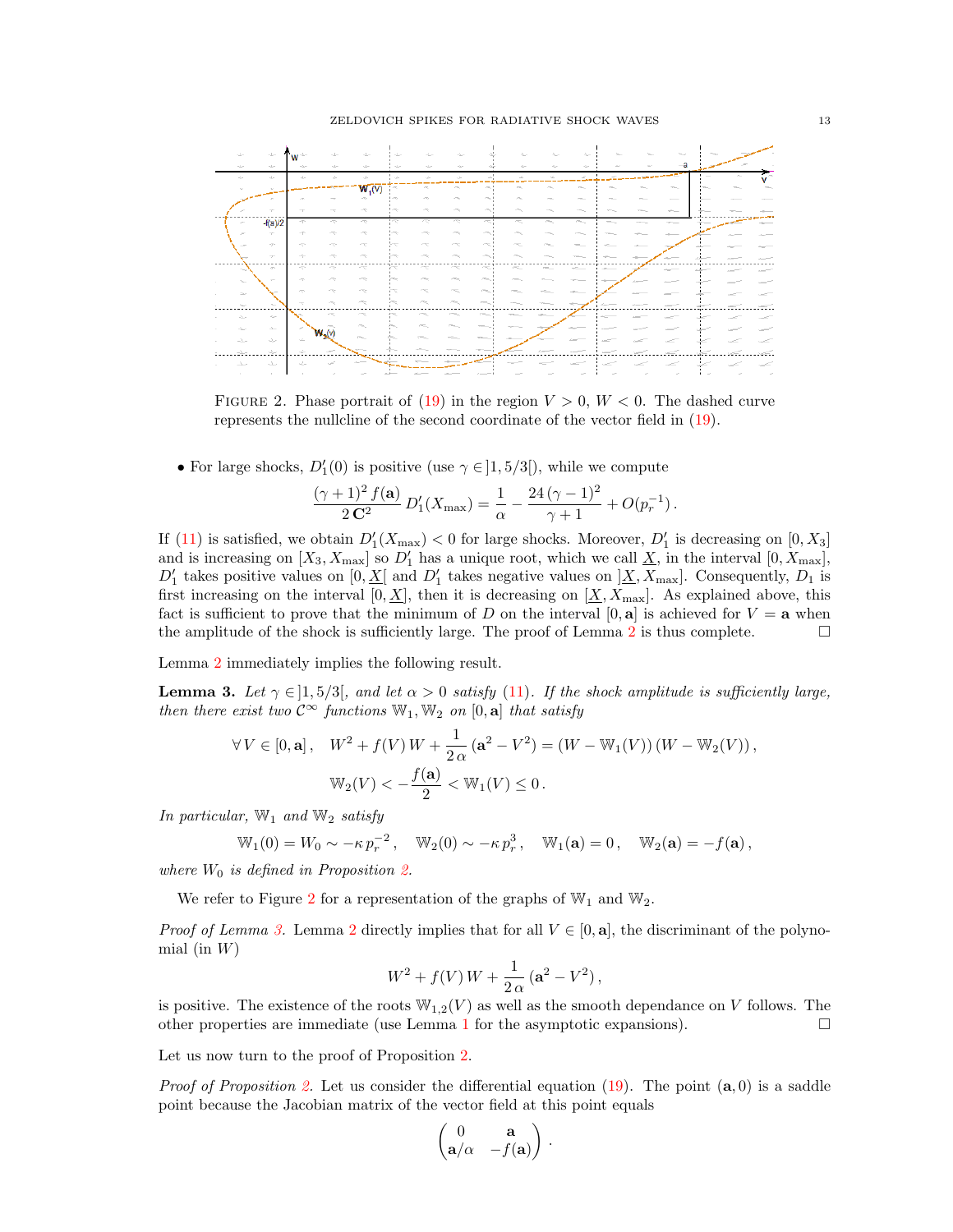The latter matrix has a unique positive eigenvalue  $\lambda_{+}$  (the other eigenvalue is negative), that is given by

$$
\lambda_+ := \frac{-f(\mathbf{a}) + \sqrt{f(\mathbf{a})^2 + 4\mathbf{a}^2/\alpha}}{2}.
$$

In particular,  $\lambda_+ \sim a/\sqrt{\alpha} \gg 1$  for large shocks. An eigenvector associated with  $\lambda_+$  is  $e_+ :=$  $(1, \lambda_+/\mathbf{a})$ , so we find  $e_+ \sim (1, 1/\sqrt{\alpha})$  for large shocks. Applying standard results of ODE theory, we know that there exists a unique -up to a shift- maximal solution  $(V_1, W_1)$  to  $(19)$  that is defined on an interval of the form  $]-\infty, \xi_1[$ , and such that when  $\xi$  tends to  $-\infty$ , the orbit  $(V_1, W_1)$  is tangent to the half-line  $(a, 0) + \mathbb{R}^- e_+$ . In particular, for all  $\xi$  in a neighborhood of  $-\infty$ , we have

$$
V_1(\xi) < \mathbf{a}, \quad W_1(\xi) < 0.
$$

Let us show that the solution  $(V_1, W_1)$  satisfies the properties of Proposition [2.](#page-10-2)

• We first prove that the orbit  $(V_1, W_1)$  remains within the open rectangle  $[0, a] \times [-f(a)/2, 0]$ . This rectangle is represented in Figure [2.](#page-12-0) Let K denote the closed rectangle  $[0, a] \times [-f(a)/2, 0]$ . We decompose the boundary of  $K$  into three parts

$$
\partial K = \{(\mathbf{a},0)\} \cup \{0\} \times [-f(\mathbf{a})/2,0] \cup \mathcal{K}.
$$

Of course, the orbit  $(V_1, W_1)$  cannot pass through the stationary point  $(a, 0)$ . Moreover, the vertical axis  $\{0\}\times\mathbb{R}$  is invariant by the flow of [\(19\)](#page-10-1). Indeed, the restriction of the flow of (19) to the vertical axis coincides with the flow of the scalar ODE

<span id="page-13-0"></span>
$$
W' = -W^2 - f(0)W - \frac{a^2}{2\alpha}.
$$
\n(22)

Since  $(V_1, W_1)$  tends to  $(a, 0)$  at  $-\infty$ , the orbit  $(V_1, W_1)$  cannot pass through any point of the segment  $\{0\} \times [-f(a)/2, 0]$ . If  $(V_1, W_1)$  passes through a point of  $\partial K$ , then this point belongs to the region K in which the vector field of  $(19)$  points toward the interior of K. We can conclude that  $(V_1, W_1)$  does not pass through any point of  $\partial K$ , and therefore that it belongs to the interior of K.

• Since the orbit  $(V_1, W_1)$  remains within the compact subset K of  $\mathbb{R}^2$ , the solution is globally defined. Moreover, we have  $V'_1 < 0$  so  $V_1$  has a finite limit  $\overline{V} < a$  as  $\xi$  tends to  $+\infty$ . The function  $W'_1$  may change sign, depending on the position of the orbit with respect to the graph of  $\mathbb{W}_1$ , so we can not directly conclude that  $W_1$  has a limit at  $+\infty$ . A detailed analysis is necessary to show that  $(V_1, W_1)$  converges to  $(0, W_0)$  at  $+\infty$ .

The  $\omega$ -limit set of  $(V_1, W_1)$  is a nonempty compact connected subset of the rectangle K. Since  $V_1$  has a finite limit  $\overline{V}$  at  $+\infty$ , the  $\omega$ -limit set of  $(V_1, W_1)$  is of the form  $\{\overline{V}\}\times I$  where I is a closed subinterval of  $[-f(\mathbf{a})/2, 0]$ . Moreover, we know that the  $\omega$ -limit set  $\{\overline{V}\}\times I$  is globally invariant by the flow of [\(19\)](#page-10-1), and  $\overline{V} \in [0, \mathbf{a}]$ .

Taking a closer look at the vector field of [\(19\)](#page-10-1), we can conlude first that  $\overline{V}$  equals 0. Indeed, if  $\overline{V}$  is positive, then I cannot be restricted to one single point because, in such a case, the  $\omega$ -limit set of  $(V_1, W_1)$  would be a stationary point, but [\(19\)](#page-10-1) has no stationary point with  $\overline{V} > 0$  as a first coordinate. Since we know that I contains at least two points, there exists  $\overline{W} \in I$  with  $\overline{W} < 0$ . However, the solution to [\(19\)](#page-10-1) passing through  $(\overline{V}, \overline{W})$  does not satisfy  $V \equiv \overline{V}$  so  $\{\overline{V}\}\times I$  is not invariant by the flow. We are led to a contradiction, hence  $\overline{V}$  equals 0.

It remains to show that I is the singleton  $\{W_0\}$ . On the vertical axis, the flow of  $(19)$  coincides with the flow of the ODE [\(22\)](#page-13-0). Hence,  $I \subset [-f(a)/2, 0]$  is globally invariant by the flow of (22). We use Lemma [3,](#page-12-1) and observe that the two stationary points of [\(22\)](#page-13-0) are  $W_0 \sim -\kappa p_r^{-2} \in [-f(\mathbf{a})/2, 0],$ and  $\mathbb{W}_2(0) \sim -\kappa p_r^3 \notin [-f(\mathbf{a})/2, 0]$ . (We recall that  $f(\mathbf{a})$  tends to  $4\,\mu$  for large shocks.) Consequently, the only compact subinterval of  $[-f(\mathbf{a})/2, 0]$  that is globally invariant by the flow of [\(22\)](#page-13-0) is  $\{W_0\}$ . We have thus proved that the  $\omega$ -limit set of  $(V_1, W_1)$  is  $\{(0, W_0)\}$ . In other words,  $(V_1, W_1)(\xi)$  tends to  $(0, W_0)$  as  $\xi$  tends to  $+\infty$ . A direct calculation shows that  $(0, W_0)$  is an attractive point (the eigenvalues of the Jacobian matrix are  $W_0$  and  $-2W_0 - f(0)$  so the convergence is exponential.  $\square$ 

<span id="page-13-1"></span>Following the method of [\[7\]](#page-20-6), Proposition [2](#page-10-2) gives the main result of this paragraph.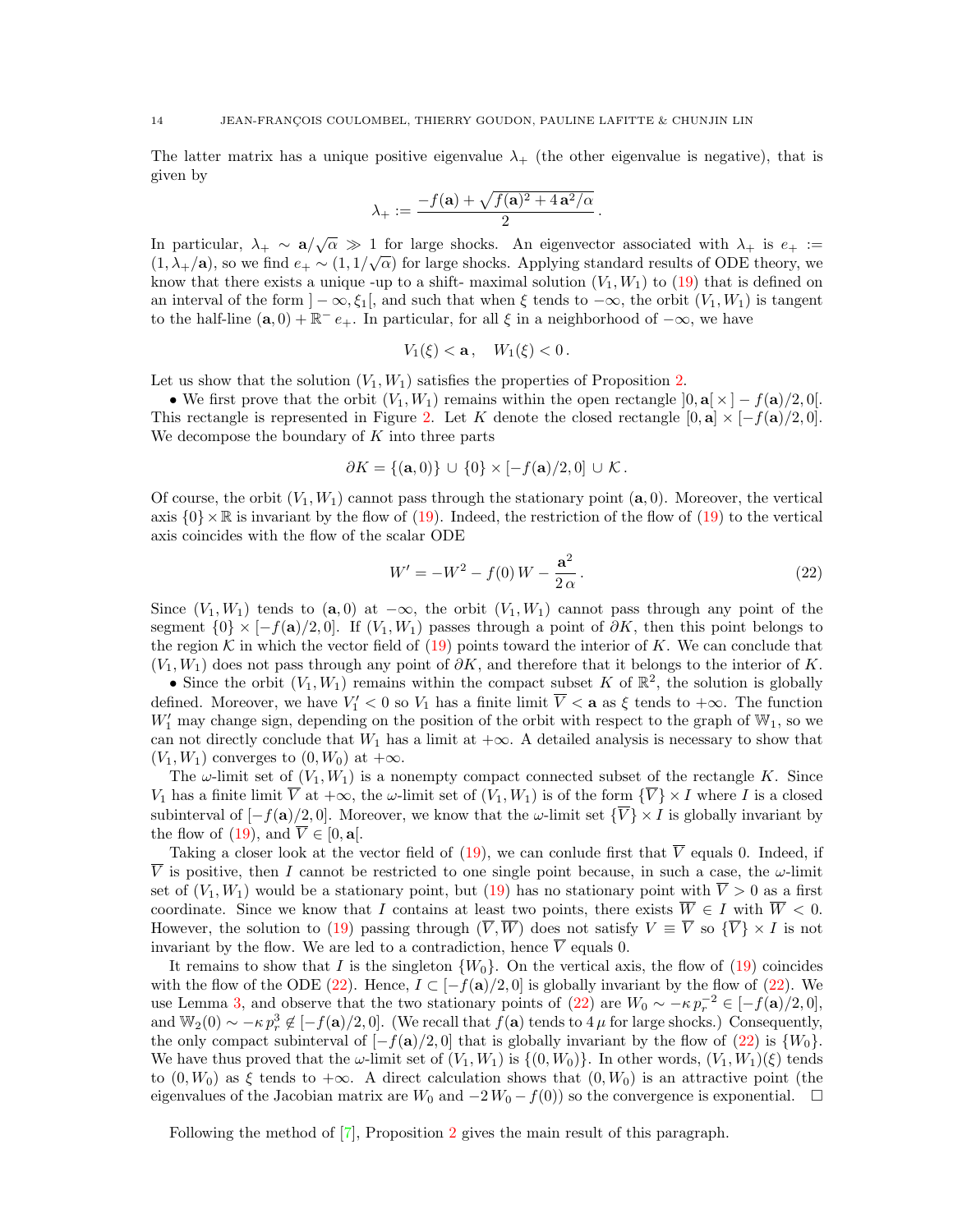**Proposition 3.** Let  $\gamma \in [1, 5/3]$ , and let  $\alpha > 0$  satisfy [\(11\)](#page-6-4). Then for a shock wave of large enough amplitude, there exists a unique -up to a shift- solution  $(V_b, W_b)$  to  $(15)$  on  $]-\infty, 0[$  that satisfies

$$
\lim_{\xi \to -\infty} (V_{\flat}, W_{\flat})(\xi) = (\mathbf{a}, 0), \quad \lim_{\xi \to 0^-} (V_{\flat}, W_{\flat})(\xi) = (0, W_0).
$$

Moreover  $V_b$  is a decreasing diffeomorphism, and  $-f(\mathbf{a})/2 < W_b < 0$ .

*Proof of Proposition [3.](#page-13-1)* Using the exponential convergence of  $(V_1, W_1)$  towards  $(0, W_0)$  at  $+\infty$ , we can introduce the function

$$
\forall \xi \in \mathbb{R}, \quad \Xi_1(\xi) := -\int_{\xi}^{+\infty} V_1(\eta) d\eta < 0.
$$

Then  $\Xi_1$  is an increasing  $\mathcal{C}^{\infty}$  diffeomorphism from  $\mathbb R$  to  $]-\infty,0[$ , and the solution  $(V_b, W_b)$  to  $(15)$ is defined as  $(V_1, W_1) \circ \Xi_1^{-1}$ .

4.2. Construction of the orbit on  $\mathbb{R}^+$ . In this paragraph we are going to construct a solution to [\(15\)](#page-7-2) on  $\mathbb{R}^+$  that tends to (-a, 0) at +∞. Similarly to what we have done in the preceeding paragraph, we are first going to construct a solution to the auxiliary system [\(19\)](#page-10-1) with suitable properties. Then a change of variables will yield the solution to [\(15\)](#page-7-2). Our second main result for the auxiliary system [\(19\)](#page-10-1) reads as follows.

<span id="page-14-0"></span>**Proposition 4.** Let  $\gamma \in [1, 5/3]$ , and let  $\alpha > 0$  satisfy [\(11\)](#page-6-4). Then for a shock wave of large enough amplitude, there exists a unique -up to a shift- solution  $(V_2, W_2)$  to [\(19\)](#page-10-1) that is defined on an interval of the form  $]-\infty, \xi_2[$  ( $\xi_2$  possibly equals  $+\infty$ ) and that satisfies

$$
\lim_{\xi \to -\infty} (V_2, W_2)(\xi) = (-\mathbf{a}, 0), \quad \lim_{\xi \to \xi_2} (V_2, W_2)(\xi) = (V_{\text{max}}, -\infty),
$$

for some  $V_{\text{max}} \in ]-\mathbf{a},0]$ . Moreover  $V_2$  is an increasing diffeomorphism,  $W_2$  is decreasing, and if we consider  $W_2$  as a function of  $V \in ]-\mathbf{a}, V_{\text{max}}[$ , the inequality [\(28\)](#page-17-0) below holds.

The proof of Proposition [4](#page-14-0) is based on an accurate description of the vector field of [\(19\)](#page-10-1) in the quarter plane  ${V < 0, W < 0}$ . We begin with two preliminary results.

<span id="page-14-1"></span>**Lemma 4.** Let  $\gamma \in [1, 5/3]$  and let  $\alpha > 0$ . Then if the shock amplitude is sufficiently large, and if  $W_0$  is defined as in Proposition [2,](#page-10-2) there holds

<span id="page-14-3"></span>
$$
\forall (V, W) \in ]-\mu \mathbf{C}/2, 0[\times] - \infty, \mathbb{W}_1(0)[\,, \quad -f'(V)W + \frac{V}{\alpha} > 0. \tag{23}
$$

*Proof of Lemma [4.](#page-14-1)* The proof relies on simple though lengthy computations. Recalling the definition  $(21)$  of the function F, we compute

$$
f'(V) = \frac{4 \,\mu \, \mathbf{C}^6}{\mathbf{j} \, (\gamma + 1)^6} \, F'(X) \,,
$$
  
\n
$$
F'(X) = -14 \,(X - 1)^2 \,(X + \gamma)^2 \left(X^2 + (\gamma - 1) \, X + \frac{3 \,\gamma^2 - 8 \,\gamma + 3}{14}\right) \,,
$$
  
\n
$$
F''(X) = 42 \,(1 - X) \,(X + \gamma) \,(2 \, X + \gamma - 1) \left\{ \left(X + \frac{\gamma - 1}{2}\right)^2 - \frac{3 \, (\gamma + 1)^2}{28}\right\} \,.
$$

Using  $\gamma \in ]1, 5/3[$ , we obtain  $F'' \le 0$  on the interval  $[-(\gamma - 1)/2, 0]$  so  $F' \ge F'(0)$  on this interval. When V belongs to  $]-\mu \mathbf{C}/2, 0[$ , there holds  $X \in ]-(\gamma-1)/2, 0[$ , so we already have the lower bound

$$
f'(V) \ge \frac{4 \,\mu \, \mathbf{C}^6 \,\gamma^2}{\mathbf{j} \, (\gamma + 1)^6} \left( 8 \,\gamma - 3 - 3 \,\gamma^2 \right) > 0 \,.
$$

Using the latter inequality, we can conclude that in the region  $V \in ]-\mu \mathbb{C}/2,0[$ ,  $W < \mathbb{W}_1(0)$ , there holds

<span id="page-14-2"></span>
$$
- f'(V) W + \frac{V}{\alpha} > -\frac{4 \mu \mathbf{C}^6 W_1(0) \gamma^2}{\mathbf{j} (\gamma + 1)^6} (8 \gamma - 3 - 3 \gamma^2) - \frac{\mu \mathbf{C}}{2 \alpha}, \qquad (24)
$$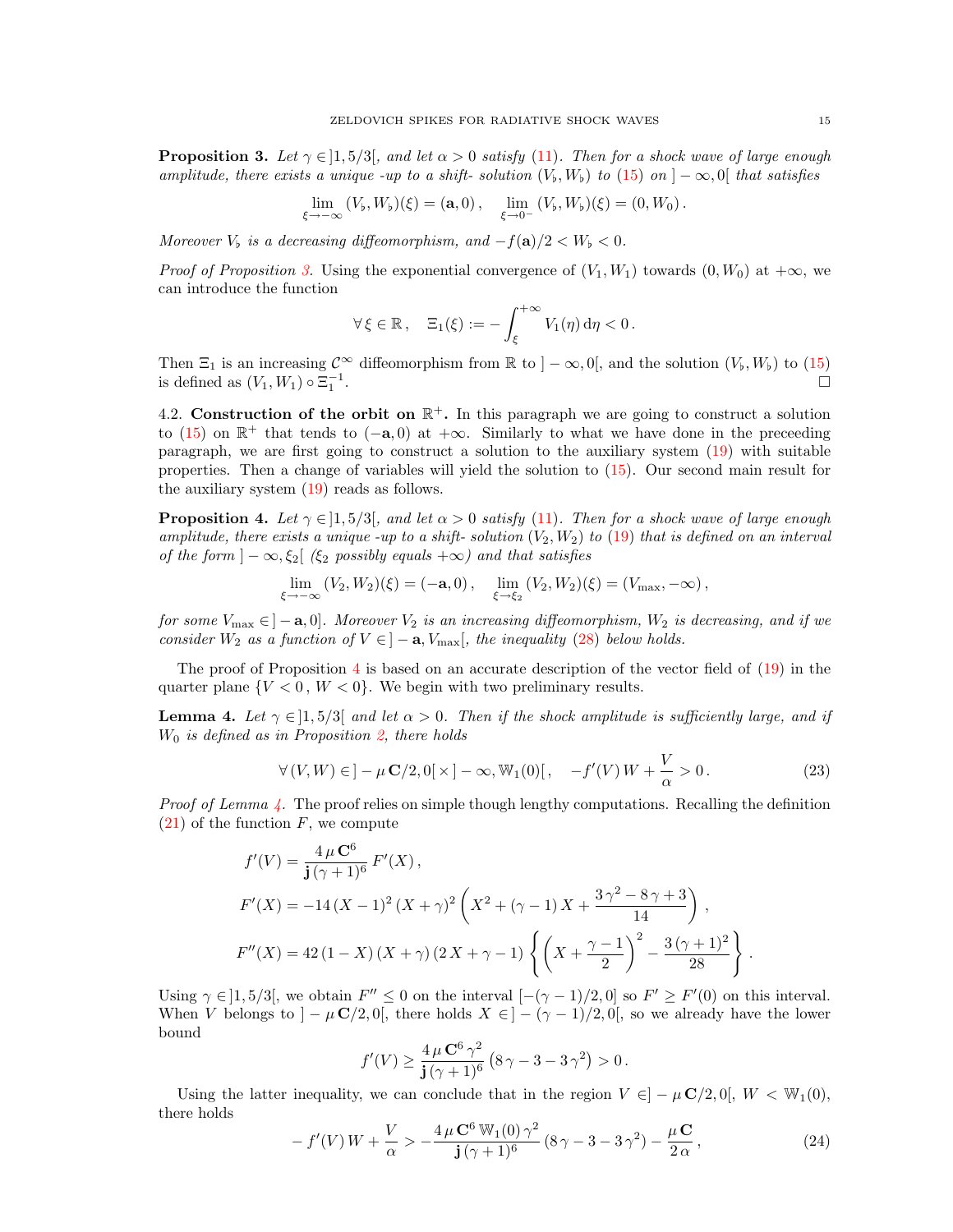and it only remains to prove that the right hand side of [\(24\)](#page-14-2) is positive for sufficiently large shocks. Equivalently, it is sufficient to prove

$$
\frac{8\,\gamma^2\,\mathbf{C}^5\,|W_0|\,\alpha}{\mathbf{j}\,(\gamma+1)^6}\,(8\,\gamma-3-3\,\gamma^2) > 1\,,
$$

for large shocks. We use the definition of  $W_0$  and Lemma [1](#page-7-0) to obtain

$$
\frac{8\,\gamma^2}{(\gamma+1)^6}\,|W_0|\,\alpha\sim\frac{\mathbf{j}\,\mathbf{a}^2}{\gamma\,\mu^2\,\mathbf{C}^7}\,,
$$

and consequently

$$
\frac{8\,\gamma^2\,\mathbf{C}^5\,|W_0|\,\alpha}{\mathbf{j}\,(\gamma+1)^6}\,(8\,\gamma-3-3\,\gamma^2)\sim\frac{(1-\mu)^2}{4\,\gamma\,\mu^2}\,(8\,\gamma-3-3\,\gamma^2)\,,
$$

for large shocks. It is now a simple exercise to check that this quantity is larger than 1 for  $\gamma \in ]1, 5/3[$ (and  $\mu \in ]0, 1/4[$ ).

<span id="page-15-1"></span>**Lemma 5.** Let  $\gamma \in [1, 5/3]$  and let  $\alpha > 0$ . If the shock amplitude is sufficiently large, we have the following results:

(i) There exists a unique pair of real numbers  $(V, \overline{V})$  satisfying  $-\mathbf{a} < V < -\mu \mathbf{C}/2 < \overline{V} < 0$ and

$$
\triangle(V) := f(V)^2 + \frac{2}{\alpha} (V^2 - \mathbf{a}^2) \begin{cases} > 0, \text{ if } V \in [-\mathbf{a}, \underline{V}[\cup] \overline{V}, 0], \\ < 0, \text{ if } V \in ]\underline{V}, \overline{V}[. \end{cases}
$$

(ii) For any  $(V, W) \in ] -\mathbf{a}, -\mu \mathbf{C}/2] \times \mathbb{R}^-$ , there holds

<span id="page-15-0"></span>
$$
W^{2} + f(V)W + \frac{\mathbf{a}^{2} - V^{2}}{2\alpha} > 0.
$$
 (25)

(iii) There exist two continuous functions  $\mathbb{W}_1, \mathbb{W}_2$  on  $[\overline{V}, 0]$ , that are of class  $\mathcal{C}^{\infty}$  on  $[\overline{V}, 0]$  and that satisfy

$$
\forall V \in ]\overline{V}, 0], \quad W^2 + f(V)W + \frac{1}{2\alpha} (\mathbf{a}^2 - V^2) = (W - W_1(V))(W - W_2(V)),
$$
  

$$
W_2(V) < W_1(V) < 0.
$$

(iv) For all  $(V, W) \in [-\mu \mathbf{C}/2, 0] \times ]-\infty$ ,  $\mathbb{W}_2(0)$ , the inequality [\(25\)](#page-15-0) holds.

*Proof of Lemma [5.](#page-15-1)* • Let us begin with the proof of point (i). As in the proof of Lemma [2,](#page-10-3) we introduce the rescaled variable  $X := (\gamma + 1) V/C$ , and get

<span id="page-15-2"></span>
$$
\triangle(V) = \frac{16\,\mu^2\,\mathbf{C}^{14}}{(\gamma+1)^{14}\,\mathbf{j}^2} \left[ F(X)^2 + \frac{(\gamma+1)^{12}\,\mathbf{j}^2}{8\,\mu^2\,\mathbf{C}^{12}\,\alpha} \left( X^2 - X_{\text{max}}^2 \right) \right] =: \frac{16\,\mu^2\,\mathbf{C}^{14}}{(\gamma+1)^{14}\,\mathbf{j}^2} \,H(X) \,, \tag{26}
$$

where the polynomial function  $F$ , and the parameter  $X_{\text{max}}$  were already defined in the proof of Lemma [2:](#page-10-3)

$$
F(X) = (1 - X)^3 (X + \gamma)^3 (2X + \gamma - 1), \quad X_{\text{max}} = 1 - \frac{2}{p_r} + O(p_r^{-2}).
$$

Observe that for sufficiently large shocks, there holds

$$
\frac{(\gamma+1)^{12} \mathbf{j}^2}{8 \,\mu^2 \, \mathbf{C}^{12} \,\alpha} \sim \kappa \, p_r^{-5} \ll 1 \, .
$$

Furthermore we know that the holomorphic function  $F^2$  has exactly one double root in the closed disk

$$
\left\{X\in\mathbb{C}\,/\,(\text{Im }X)^2+\text{Re }X\,(\text{Re }X+1)\leq 0\right\}.
$$

Applying Rouché's Theorem, we find that the function  $H$ , defined in [\(26\)](#page-15-2), has two (complex) roots inside the same closed disk provided that the shock amplitude is sufficiently large. Since  $H$  is real valued when  $X$  is real and using

$$
H(-X_{\text{max}}) > 0
$$
,  $H\left(-\frac{\gamma - 1}{2}\right) < 0$ ,  $H(0) > 0$ ,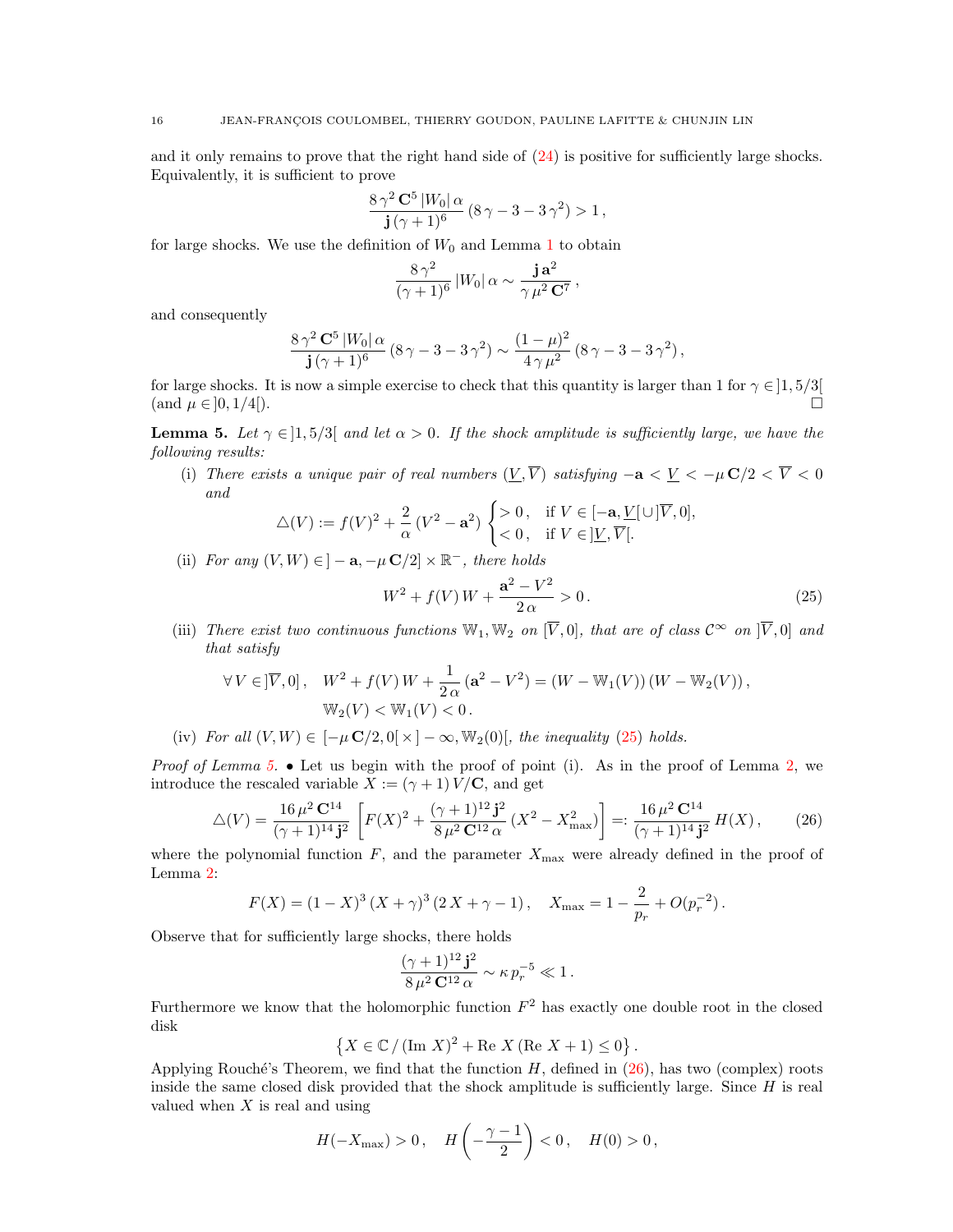

<span id="page-16-1"></span>FIGURE 3. Phase portrait of [\(19\)](#page-10-1) in the domain  $V < 0$ ,  $W < 0$ . The dashed curves represent the nullclines of the second coordinate of the vector field.

we can conclude that H has exactly two real distinct (and simple) roots in the interval  $[-X_{\text{max}}, 0]$ , and these roots are located in the intervals  $]-X_{\text{max}},-(\gamma-1)/2[$  and  $]-(\gamma-1)/2,0[$ . Finally, going back to the variable  $V$ , we get property (i).

• We now prove the property (ii). According to (i), we already know that the second order polynomial equation in W

<span id="page-16-0"></span>
$$
W^{2} + f(V)W + \frac{1}{2\alpha} (a^{2} - V^{2}) = 0,
$$
\n(27)

has no real root for  $V \in ]V, -\mu \mathbb{C}/2]$ . In particular, property (ii) holds for V in the interval  $|\underline{V}, -\mu \mathbf{C}/2|$ , so we now assume  $V \in ]-\mathbf{a}, \underline{V}]$ . In that case, (i) shows that Equation [\(27\)](#page-16-0) has two real roots, and it is not difficult to see that these roots are positive. Consequently, for any  $(V, W) \in ]-\mathbf{a}, \underline{V}] \times \mathbb{R}^-$ , the inequality  $(25)$  holds.

• The property (iii) is also a direct consequence of (i). For  $V \in [\overline{V}, 0]$ , Equation [\(27\)](#page-16-0) has two real roots. These roots are simple for  $V \neq \overline{V}$  and they are necessarily negative. We refer to Figure [3](#page-16-1) for a schematic picture of the graphs of  $\mathbb{W}_1$  and  $\mathbb{W}_2$ . The functions  $\mathbb{W}_1$ ,  $\mathbb{W}_2$  are nothing but the extension to  $[\overline{V}, 0]$  of the same functions that were previously defined on  $[0, a]$ , see Proposition [2.](#page-10-2)

• For  $V \in [-\mu \mathbf{C}/2, \overline{V}]$ , property (i) shows that Equation [\(27\)](#page-16-0) has no real root. In particular, [\(25\)](#page-15-0) holds for all  $W \in \mathbb{R}$  and not only for  $W < \mathbb{W}_2(0)$ . Let us now consider the case  $V \in [\overline{V}, 0]$ . Our goal is to show that the roots  $\mathbb{W}_{1,2}(V)$  are both larger than  $\mathbb{W}_2(0)$ , see Figure [3.](#page-16-1) The proof relies on Lemma [4](#page-14-1) and splits in two steps.

Step 1: the function  $\mathbb{W}_1$  is increasing on  $[\overline{V}, 0]$ . Indeed, for  $V > \overline{V}$ , we have  $\sqrt{\Delta(V)} \mathbb{W}'_1(V) =$  $-f'(V) \mathbb{W}_1(V) + V/\alpha$ . In particular, there holds  $\mathbb{W}'_1(0) > 0$  for sufficiently large shocks (use  $f'(0) > 0$ and  $W_0 < 0$ ). Let us assume that there exists  $V^* \in ]\overline{V}, 0[$  such that  $\mathbb{W}'_1(V^*) \leq 0$ . Then there is no loss of generality in assuming that  $V^*$  is the largest zero of  $\mathbb{W}'_1$  in the interval  $]\overline{V}$ , 0, and  $\mathbb{W}'_1$  is therefore positive on the interval  $V^*$ , 0. Since  $\mathbb{W}_1(V^*) < \mathbb{W}_1(0)$ , we can apply Lemma [4.](#page-14-1) Inequality [\(23\)](#page-14-3) yields  $\sqrt{\Delta(V^*)} \mathbb{W}'_1(V^*) > 0$ , hence a contradiction. Consequently we get  $\mathbb{W}'_1(V) > 0$  for all  $V \in ]\overline{V}, 0[$  and  $\mathbb{W}_1$  is increasing.

Step 2:  $\mathbb{W}_2$  is decreasing on  $[\overline{V}, 0]$ . Indeed, we have  $\mathbb{W}_2(V) < \mathbb{W}_1(V) < \mathbb{W}_1(0)$  for all  $V \in ]\overline{V}, 0[$ (use step 1). We then use the relation  $\sqrt{\Delta(V)} \mathbb{W}'_2(V) = f'(V) \mathbb{W}_2(V) - V/\alpha < 0$  where the last inequality follows from Lemma [4](#page-14-1) again. In particular, for all  $V \in [\overline{V}, 0]$ , the roots  $\mathbb{W}_1(V), \mathbb{W}_2(V)$ to Equation [\(27\)](#page-16-0) are larger than  $\mathbb{W}_2(0)$ , so [\(25\)](#page-15-0) holds for all  $W < \mathbb{W}_2(0)$ . The proof of (iv) is now  $\Box$ complete.  $\Box$ 

Let us now prove Proposition [4.](#page-14-0)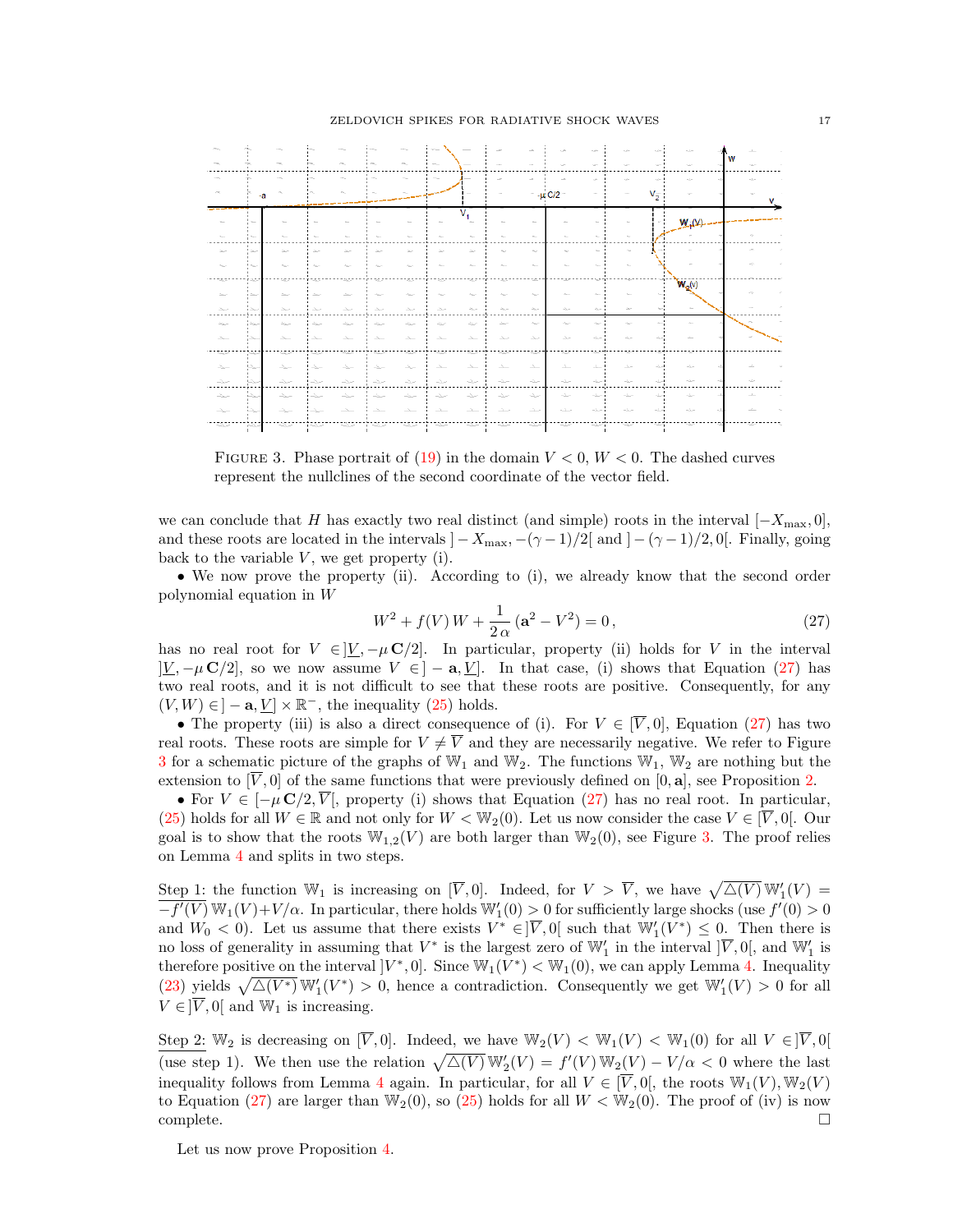*Proof of Proposition [4.](#page-14-0)* We follow more or less the proof of Proposition [2.](#page-10-2) The stationary point  $(-a, 0)$  is a saddle point for the system [\(19\)](#page-10-1). The Jacobian of the vector field at  $(-a, 0)$  equals the matrix

$$
\begin{pmatrix} 0 & -\mathbf{a} \\ -\mathbf{a}/\alpha & -f(-\mathbf{a}) \end{pmatrix}
$$

,

whose only positive eigenvalue (the other eigenvalue is negative) is

$$
\lambda_+ := \frac{-f(-\mathbf{a}) + \sqrt{f(-\mathbf{a})^2 + 4\mathbf{a}^2/\alpha}}{2}.
$$

The correspondent eigenvector is  $e_+ := (1, -\lambda_+/\mathbf{a})$ . Since  $f(-\mathbf{a}) \sim -\kappa p_r^3$  for large shocks, there holds  $\lambda_+ \sim \kappa p_r^3$ ,  $e_+ \sim (1, -\kappa p_r^{5/2})$ . By standard ODE theory, there exists a unique -up to a shiftsolution  $(V_2, W_2)$  to [\(19\)](#page-10-1) that is defined on an interval of the form  $]-\infty, \xi_2[$  and such that for  $\xi \to -\infty$ , the orbit tends to  $(-a, 0)$  with the tangent line  $(-a, 0) + \mathbb{R}^+ e_+$ . In particular, for  $\xi$  in a neighborhood of  $-\infty$ , there holds

$$
V_2(\xi) > -\mathbf{a}, \quad W_2(\xi) < 0.
$$

Using the same arguments as in the proof of Proposition [2,](#page-10-2) we can already conclude that the orbit  $(V_2, W_2)$  remains within the region  $]-\mathbf{a}, 0[\times] -\infty, 0[$ . (This property is easily proved by simply looking at the behavior of the vector field on the boundary of this region.) In particular,  $V_2$  is increasing.

Let us define  $V_{\text{max}} := \sup_{\xi \leq \xi_2} V_2(\xi)$ . (This quantity is independent of the possible shift in the definition of  $(V_2, W_2)$ .) Since  $V_2$  is a diffeomorphism from  $]-\infty, \xi_2[$  to  $]-\mathbf{a}, V_{\text{max}}[$ , we feel free to consider  $W_2$  as a function of  $V \in ]-\mathbf{a}, V_{\text{max}}[$ , the orbit  $(V_2, W_2)$  being the graph of  $W_2$ . We obviously have  $W_2(-a) = 0$ . The crucial point for proving Proposition [4](#page-14-0) is to show that  $W_2$  must diverge as V tends to  $V_{\text{max}}$ . This is proved as follows. From the system  $(19)$ , we get

$$
\frac{dW_2}{dV} = -\frac{W_2^2 + f(V)W_2 + (\mathbf{a}^2 - V^2)/(2\alpha)}{V W_2} \le -\frac{W_2 + f(V)}{V},
$$

which gives

$$
\forall V \in ]-\mathbf{a}, V_{\text{max}}[, \quad -\frac{\mathrm{d}(V W_2)}{\mathrm{d}V} \le f(V).
$$

We integrate this inequality from  $-\mathbf{a} + \varepsilon$  to  $V \in ]-\mathbf{a}, V_{\text{max}}[$  and then pass to the limit  $\varepsilon \to 0$ . The function  $f$  is integrated by using the relation

$$
f(V) = -\frac{\mu}{\mathbf{j}} \frac{\mathrm{d}}{\mathrm{d}V} \left[ \left( \frac{\mathbf{C}}{\gamma + 1} - V \right)^4 \left( \frac{\gamma \mathbf{C}}{\gamma + 1} + V \right)^4 \right]
$$

<span id="page-17-0"></span>.

We thus obtain

$$
\forall V \in ]-\mathbf{a}, V_{\text{max}}[,
$$
  

$$
W_2(V) \le \frac{\mu}{\mathbf{j}V} \left[ \left( \frac{\mathbf{C}}{\gamma+1} - V \right)^4 \left( \frac{\gamma \mathbf{C}}{\gamma+1} + V \right)^4 - \left( \frac{\mathbf{C}}{\gamma+1} + \mathbf{a} \right)^4 \left( \frac{\gamma \mathbf{C}}{\gamma+1} - \mathbf{a} \right)^4 \right] =: G(V). \quad (28)
$$

To complete the proof of Proposition [4,](#page-14-0) the only remaining thing to prove is  $\lim_{V \to V_{\text{max}}} W_2(V)$  $-\infty$ . There are two possible cases according to the position of  $V_{\text{max}}$  with respect to  $-\mu \mathbf{C}/2$ .

Case 1:  $V_{\text{max}} \le -\mu \mathbf{C}/2$ . In this case the orbit  $(V_2, W_2)$  remains within the region  $]-a, -\mu \mathbf{C}/2[\times \mathbb{R}^-]$ , and (ii) shows that  $W_2$  is decreasing. If  $W_2$  is bounded from below, then the  $\omega$ -limit set of  $(V_2, W_2)$ is a stationary point. However there is no stationary point of  $(19)$  with  $V = V_{\text{max}}$  and  $W < 0$ , so  $W_2$  is not bounded from below. We thus conclude  $\lim_{\xi \to \xi_2} W_2(\xi) = -\infty$ .

<u>Case 2:</u>  $V_{\text{max}} > -\mu \mathbf{C}/2$ . Using the inequality [\(28\)](#page-17-0), we have  $W_2(-\mu \mathbf{C}/2) \leq G(-\mu \mathbf{C}/2)$ , and Lemma [1](#page-7-0) gives

$$
G\left(-\frac{\mu\mathbf{C}}{2}\right) \sim 2(1-\mu)\left(\mu^4 - \frac{1}{256(1-\mu)^4}\right)p_r^3,
$$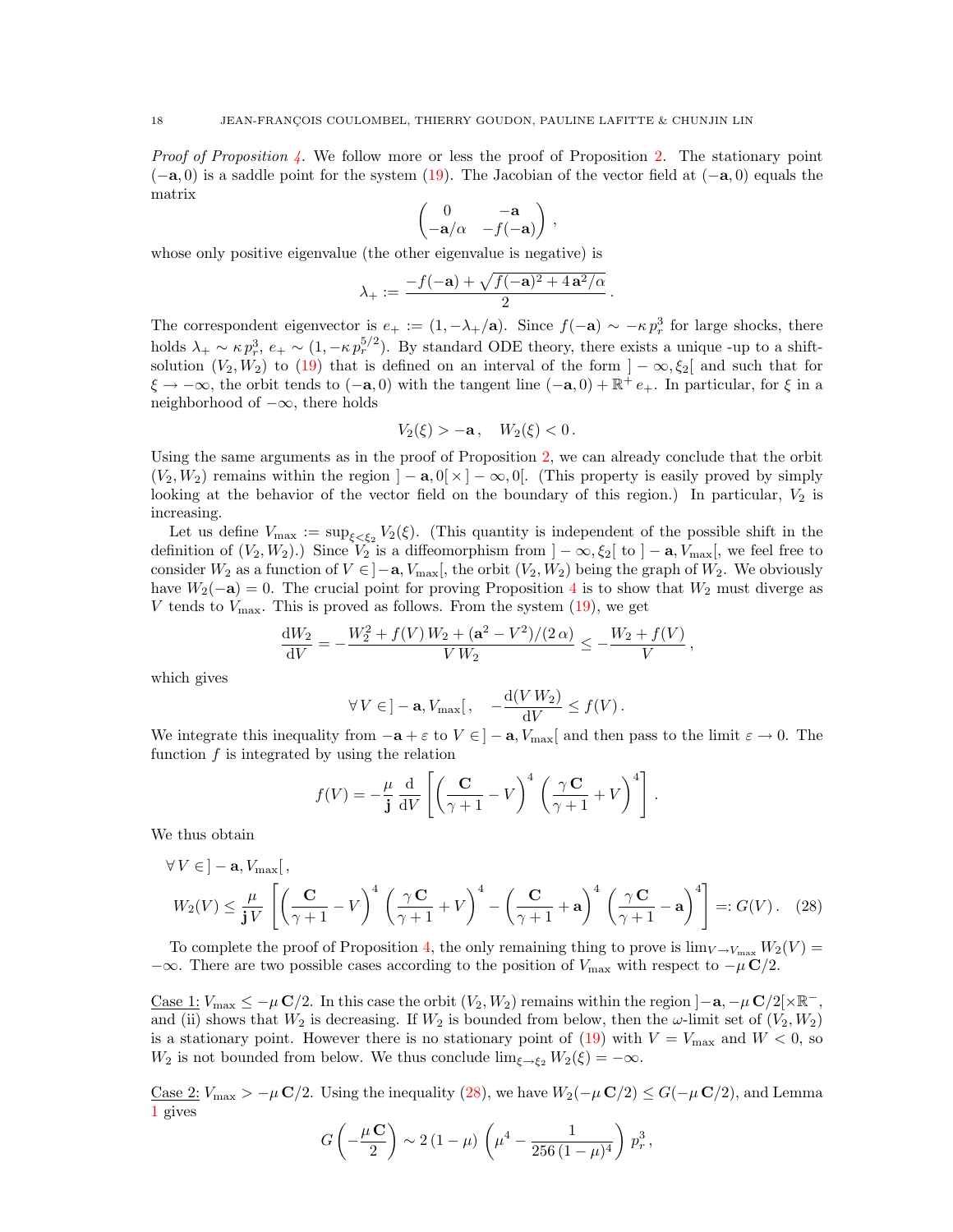for large shocks. On the other hand, Lemma [1](#page-7-0) also gives

$$
\mathbb{W}_2(0) \sim -\frac{\mu^2 (1+\mu)^3}{16} p_r^3,
$$

for large shocks, so we have  $W_2(-\mu \mathbf{C}/2) \leq G(-\mu \mathbf{C}/2) < W_2(0)$ . This fact relies on the inequality

$$
\frac{\mu^2 (1 + \mu)^3}{16} < 2 \left( 1 - \mu \right) \left( \frac{1}{256 \left( 1 - \mu \right)^4} - \mu^4 \right),
$$

which holds for  $0 < \mu < 1/4$ . (This can be proved by studying the variations of these quantities with respect to  $\mu$ .) The proof of the latter inequality is one of the crucial points where we use the assumption  $1 < \gamma < 5/3$ . In particular, once the orbit  $(V_2, W_2)$  passes through the point  $(-\mu \mathbf{C}/2, W_2(-\mu \mathbf{C}/2))$ , it enters the region  $]-\mu \mathbf{C}/2, 0[ \times ]-\infty, \mathbb{W}_2(0)[$  and the property (iii) shows that the orbit cannot escape from this region. In particular,  $W_2$  is a decreasing function and the same argument as above shows that  $W_2$  tends to  $-\infty$  as  $\xi$  tends to  $\xi_2$ .

<span id="page-18-0"></span>**Proposition 5.** There exists a unique -up to a shift- solution  $(V_{\sharp}, W_{\sharp})$  to [\(15\)](#page-7-2) that is defined on an interval of the form  $|\xi_{\sharp}, +\infty|$  and that satisfies

$$
\lim_{\xi \to +\infty} (V_{\sharp}, W_{\sharp})(\xi) = (-\mathbf{a}, 0), \quad \lim_{\xi \to \xi_{\sharp}} (V_{\sharp}, W_{\sharp})(\xi) = (V_{\max}, -\infty),
$$

for some  $V_{\text{max}} \in ]-a,0]$ . Furthermore,  $V_{\sharp}$  is a decreasing diffeomorphism and  $W_{\sharp}$  is increasing.

Proof of Proposition [5.](#page-18-0) The proof is entirely analogous to the proof of Proposition [3.](#page-13-1) There is no loss of generality in assuming  $\xi_2 > 0$ . We introduce the function

$$
\forall \xi \in ]-\infty, \xi_2[, \quad \Xi_2(\xi) := -\int_{\xi}^0 V_2(\eta) d\eta,
$$

which is a decreasing  $\mathcal{C}^{\infty}$  diffeomorphism from  $]-\infty, \xi_2[$  to an open interval of the form  $]\xi_{\sharp}, +\infty[$ . The desired solution  $(V_{\sharp}, W_{\sharp})$  to  $(15)$  is defined as  $(V_{\sharp}, W_{\sharp}) := (V_2, W_2) \circ \Xi_2^{-1}$ .

4.3. Matching the orbits at 0. In this paragraph, up a shift in  $\xi$ , we need to determine the points  $(V(0^-), W(0^-))$  and  $(V(0^+), W(0^+))$  of the piecewise solution to [\(15\)](#page-7-2). According to Propositions [3](#page-13-1) and [5,](#page-18-0) both functions  $V_{\flat}$  and  $V_{\sharp}$  are decreasing diffeomorphisms so we feel free to consider  $W_{\flat}$  and  $W_{\sharp}$  as functions of V. More precisely,  $W_{\flat}$  can be considered as a function of  $V \in [0, \mathbf{a}]$  while  $W_{\sharp}$  can be considered as a function of  $V \in [-a, V_{\text{max}}]$ .

Let us introduce the following two continuous functions:

$$
K: V \in [-\mathbf{a}, V_{\max}[\longmapsto W_{\sharp}(V) + W_{\flat}(-V),
$$

and

$$
L: V \in [-\mathbf{a}, V_{\max}] \longmapsto \frac{\mu}{\mathbf{j}V} \left[ \left( \frac{\mathbf{C}}{\gamma + 1} - V \right)^4 \left( \frac{\gamma \mathbf{C}}{\gamma + 1} + V \right)^4 - \left( \frac{\mathbf{C}}{\gamma + 1} + V \right)^4 \left( \frac{\gamma \mathbf{C}}{\gamma + 1} - V \right)^4 \right].
$$

Lemma [1](#page-7-0) shows that  $L(-a)$  is a large negative number for large shocks while K vanishes at  $-a$ , hence  $(K - L)(-a) > 0$ . Let us first consider the case  $V_{\text{max}} \leq -a + \mu C$  (with the assumption  $1 < \gamma < 5/3$  $1 < \gamma < 5/3$ , Lemma 1 shows that  $-a + \mu \mathbf{C}$  is negative for large shocks). Then L remains bounded for V tending to  $V_{\text{max}}$  while K tends to  $-\infty$ . Consequently, the function  $K - L$  vanishes at some point, denoted  $V^+$ , in the interval  $]-\mathbf{a}, V_{\text{max}}[\subset ]-\mathbf{a}, -\mathbf{a} + \mu \mathbf{C}[\cdot]$ .

Let us now consider the case  $V_{\text{max}} > -a + \mu C$ . We observe that with the above definition for L and with the function G defined in [\(28\)](#page-17-0), there holds  $L(-\mathbf{a} + \mu \mathbf{C}) = G(-\mathbf{a} + \mu \mathbf{C})$ , so we get

$$
K(-\mathbf{a}+\mu\,\mathbf{C})-L(-\mathbf{a}+\mu\,\mathbf{C})=\underbrace{W_{\flat}(\mathbf{a}-\mu\,\mathbf{C})}_{<0}+\underbrace{W_{\sharp}(-\mathbf{a}+\mu\,\mathbf{C})-G(-\mathbf{a}+\mu\,\mathbf{C})}_{\leq 0}<0\,,
$$

where we have used [\(28\)](#page-17-0). We can again conclude that the function  $K - L$  vanishes at some point, denoted  $V^+$ , in the interval  $]-\mathbf{a}, -\mathbf{a} + \mu \mathbf{C}$ .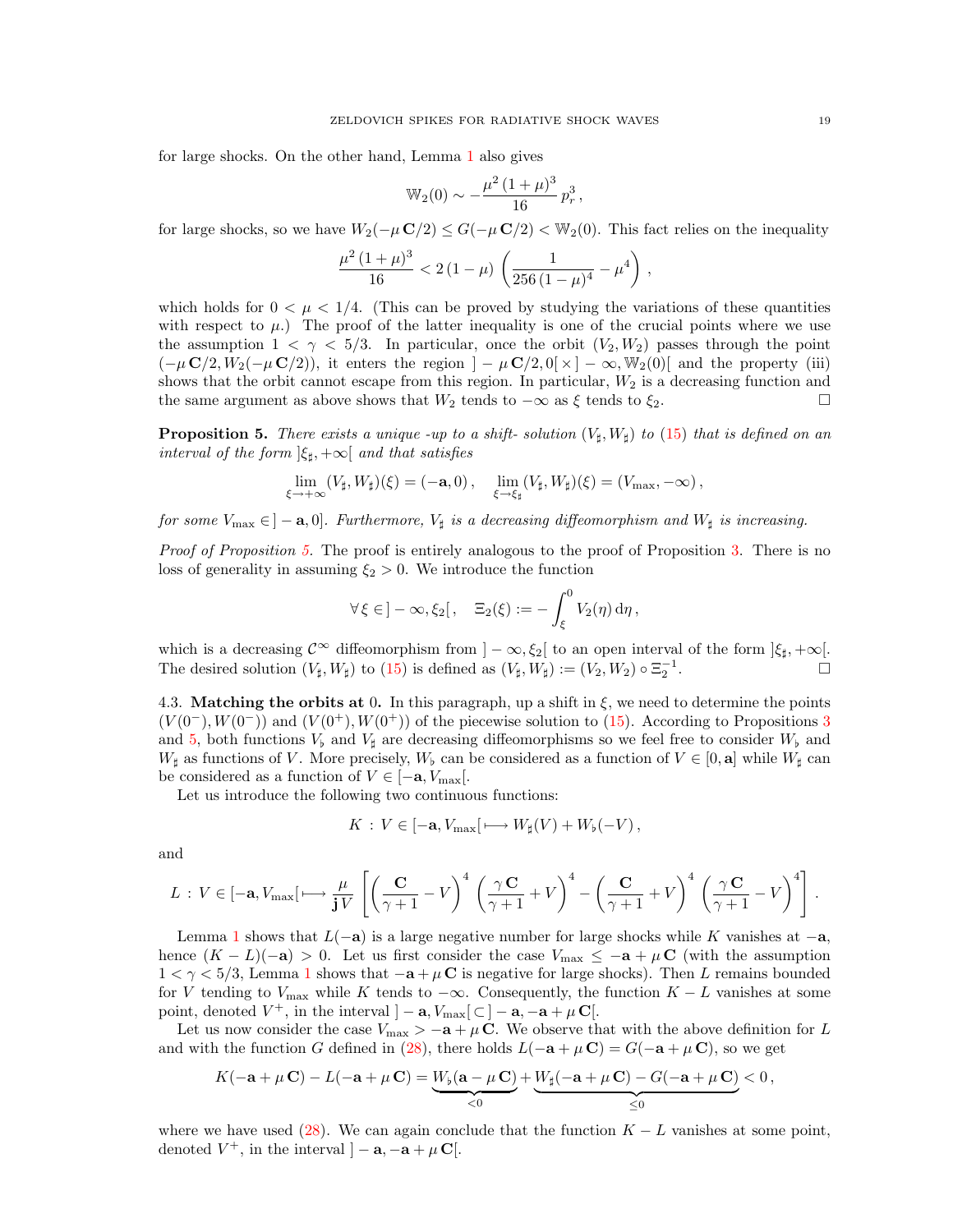Up to using a shift in  $\xi$ , there is no loss of generality in assuming  $V_b(0) = -V^+$ ,  $V_{\sharp}(0) = V^+$ . Then the piecewise solution to  $(15)$  is defined by

$$
\forall \xi \neq 0, \quad (V, W)(\xi) := \begin{cases} (V_{\sharp}, W_{\flat})(\xi), & \text{if } \xi < 0, \\ (V_{\sharp}, W_{\sharp})(\xi), & \text{if } \xi > 0. \end{cases}
$$

It is straightforward to check that  $(V, W)$  satisfies properties (i)-(iv) of Proposition [1.](#page-8-0) To complete the proof of Theorem [2,](#page-5-2) it remains to check the monotonicity properties of the density, temperature profiles etc. This will be done in the next paragraph. We emphasize that with our construction, the limit  $V(0^+)$  belongs to the interval  $]-a, -a+\mu C$ .

4.4. Justification of the Zeldovich spike. The goal of this last paragraph is to show the monotonicity properties for the velocity, density, pressure and temperature profiles. We recall that under the assumption  $1 < \gamma < 5/3$  made in Theorem [2,](#page-5-2) there holds  $0 < \mu < 1/4$  and  $-\mathbf{a} + \mu \mathbf{C} < -\mu \mathbf{C}/2$ for large enough shocks (use Lemma [1\)](#page-7-0).

In the preceeding paragraph, we have shown how to construct a solution  $(V, W)$  to [\(15\)](#page-7-2) satisfying properties (i), (ii), (iii), (iv) of Proposition [1.](#page-8-0) We have already seen in the proof of Proposition [1](#page-8-0) that the corresponding velocity, density and pressure profiles are given by  $(18)$ . In particular, u is decreasing (because V is decreasing) while  $\rho$  and p are increasing. The temperature profile is given by

<span id="page-19-4"></span>
$$
\theta(\xi) = \left(\frac{\mathbf{C}}{\gamma + 1} - V(\xi)\right) \left(\frac{\gamma \mathbf{C}}{\gamma + 1} + V(\xi)\right),\tag{29}
$$

so we have

$$
\forall \xi \neq 0 \,, \quad \theta'(\xi) = -\left(2\,V(\xi) + \mu\,\mathbf{C}\right)\,V'(\xi)\,.
$$

In particular,  $\theta'(\xi)$  has the same sign as  $2V(\xi) + \mu \mathbf{C}$ . If  $\xi < 0$ ,  $V(\xi)$  is positive since it belongs to  $|V(0^-), \mathbf{a}|$ , so  $\theta'(\xi)$  is positive and  $\theta$  is increasing on  $\mathbb{R}^-$ . If  $\xi > 0$ , we have shown in the preceeding paragraph that  $V(\xi)$  belongs to the interval  $]-a, -a + \mu C$ , so  $2V(\xi) + \mu C$  is negative and  $\theta$  is decreasing on  $\mathbb{R}^+$ .

To complete the proof of Theorem [2,](#page-5-2) we need to show  $\theta(0^-) < \theta_r$ . Using the expression [\(29\)](#page-19-4), we have

$$
\theta(0^-) - \theta_r = (a + V(0^-))(a - \mu C - V(0^-)),
$$

and since  $V(0^-) = -V(0^+) > a - \mu C$ , we get the desired inequality. The proof of Theorem [2](#page-5-2) is thus complete.

Similar manipulations can be used to estimate the temperature overshoot. Coming back to [\(29\)](#page-19-4), we obtain

$$
\theta(0^+) - \theta_r = (a + V(0^+)) (a - \mu \mathbf{C} - V(0^+)) < \mu \mathbf{C} (2a - \mu \mathbf{C}),
$$

since  $-\mathbf{a} < V(0^+) < \mu \mathbf{C} - \mathbf{a}$ . Then, bearing in mind  $\frac{2}{\gamma+1} = 1 - \mu$  and  $\frac{2\gamma}{\gamma+1} = 1 + \mu$ , we use the asymptotic behavior detailed in Lemma [1.](#page-7-0) It yields

$$
\theta_r = \left(\frac{\mathbf{C}}{\gamma + 1} + \mathbf{a}\right) \left(\frac{\gamma \mathbf{C}}{\gamma + 1} - \mathbf{a}\right) \sim \mu p_r
$$

and

$$
\mu \mathbf{C} (2\mathbf{a} - \mu \mathbf{C}) \sim \mu p_r \left( 1 - \frac{\mu}{1 - \mu} \right) = \mu p_r \frac{3 - \gamma}{2}.
$$

Therefore, for large shocks,  $\frac{5-\gamma}{2}\theta_r$  can be considered as a bound from above of the maximal temperature  $\theta(0^+)$ .

## **REFERENCES**

- <span id="page-19-3"></span>[1] S. Benzoni-Gavage, D. Serre. Multidimensional hyperbolic partial differential equations. Oxford Mathematical Monographs. Oxford University Press, 2007.
- <span id="page-19-1"></span>[2] C. Buet, B. Després. Asymptotic analysis of fluid models for the coupling of radiation and hydrodynamics. J. Quant. Spectrosc. Radiat. Transfer, 85:385–418, 2004.
- <span id="page-19-0"></span>[3] J.-F. Coulombel and P. Lafitte. Computation of shock profiles in radiative hydrodynamics. CiCP, 6:1118–1136, 2009.
- <span id="page-19-2"></span>[4] R. Courant, K. O. Friedrichs. Supersonic flow and shock waves. Springer-Verlag, 1976. Applied Mathematical Sciences, Vol. 21.